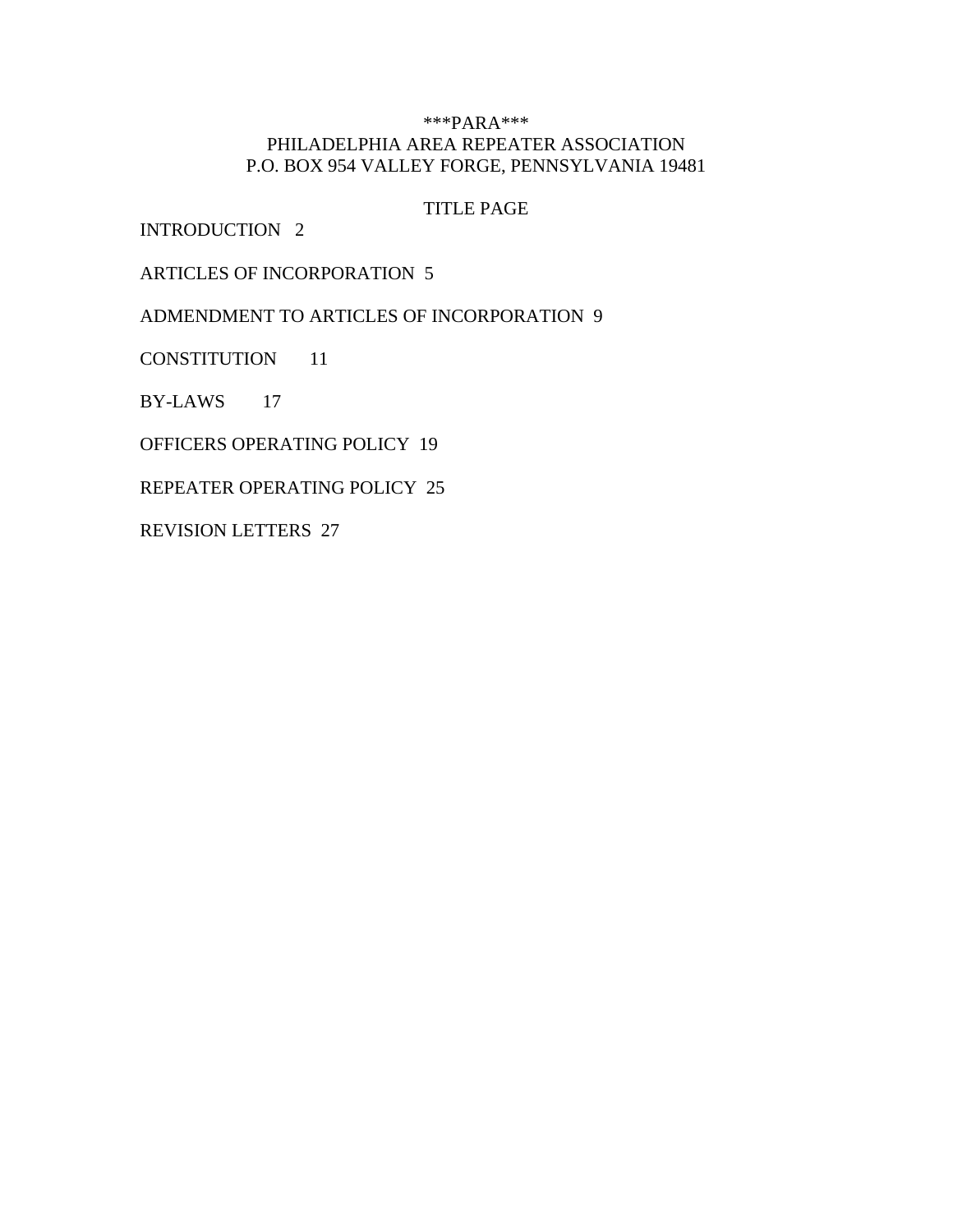#### **Introduction**

The "Rules and Regulations" that fundamentally control a corporation are its Articles of Incorporation. A corporation cannot perform acts or undertake endeavors which are contrary to the limitations, if any, contained in the Articles of Incorporation. You will find that the original Articles of Incorporation were filed on September 4, 1973, and are self-explanatory as to their limitations. Sometime ago, PARA wished to be considered by the Internal Revenue Service for tax Exempt status to allow donations and dues to be tax deductible. In order to do so, the Internal Revenue Service requires that a non-profit corporation be limited in its endeavors by its Controlling instrument. In our case, our controlling instrument is the Articles of Incorporation and to be eligible for consideration by the IRS for tax exempt status such Articles had to be amended. Hence we filed Articles of Amendment which adds Articles to the original filings. As you will see from the document, the Articles of Amendment simply add paragraphs to the Articles of Incorporation. A question has arisen regarding the status of the original Constitution and By-Laws which were used to form the original unincorporated association of PARA. Frankly, when PARA changed to a corporate format, the Constitution was no longer the controlling instrument although it was not formally discharged by the governing board of the corporation. Therefore, PARA has some procedural confusion with respect to its organizational structure. Some years ago, the Board of Directors attempted to address this ambiguity by a wholesale rewriting of the By-Laws of the corporation for a vote by the membership. In such a fashion the Constitution and By-Laws and operating policy would be thrown out and a new set of By-Laws, designed from scratch, would be put in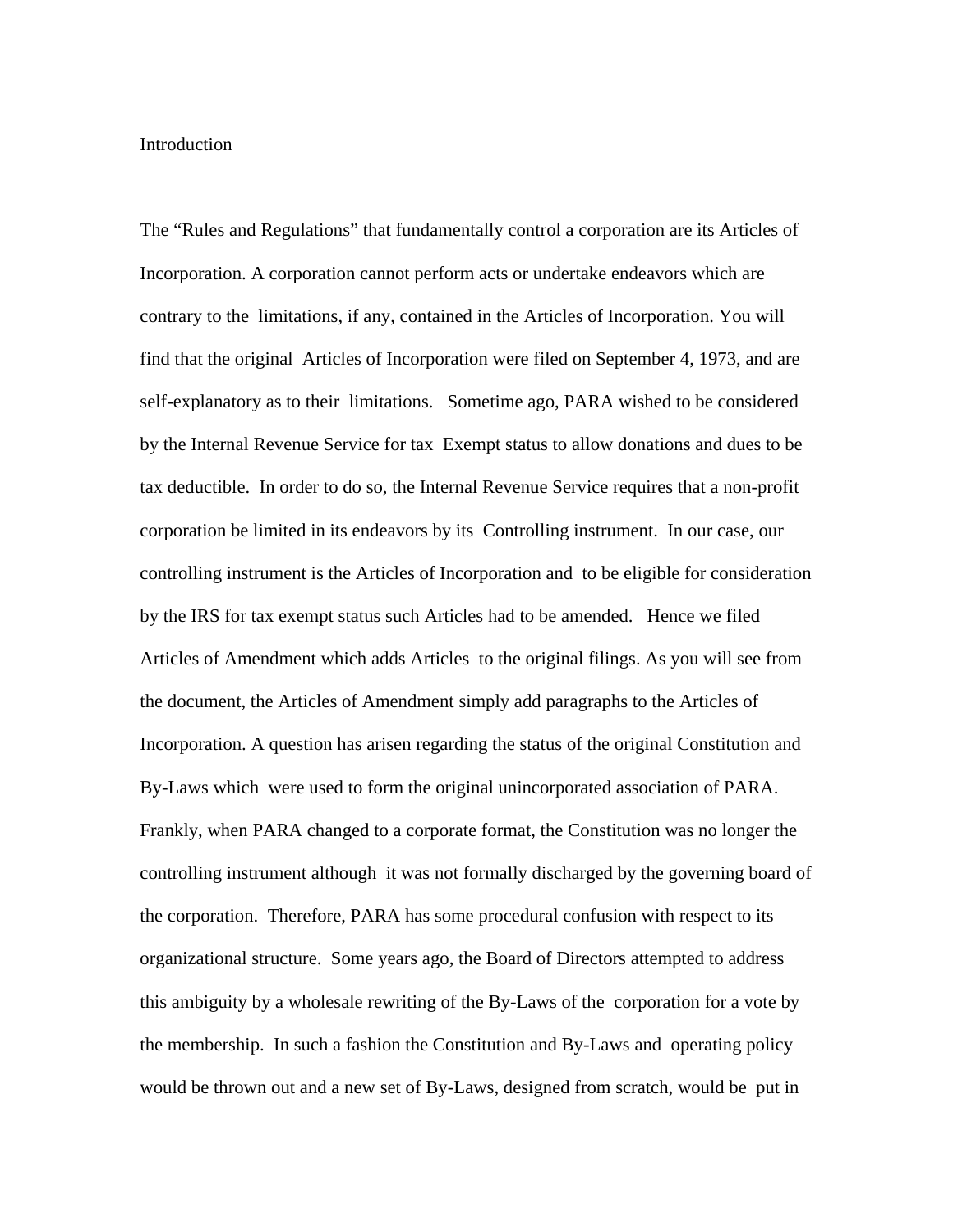place. By-Laws are a set of rules and regulations which govern the operation and procedure of a corporation, structurally, that are subject only to the limitations set forth in the Articles of Incorporation as amended. Therefore, in a sense, the Articles of Incorporation with their amendments are the overall framework of the corporation with the By-Laws filling in the details of the regulation and operating of the corporation. It is my belief that given the existence of the various documents now and reading them together , the Constitution of PARA has essentially become the By-Laws of the corporation which must be read along with the set of rules that were developed under the title of By-Laws. With respect to the "Officers Operating Policies" which have been around for some time, they were never adopted with the formalities of By-Laws, and therefore cannot be considered as same. There seems to be some confusion as to whether the operating policies have been adopted in a formal fashion to require their adherence to their requirements. I believe it is still advisable to consider a restructuring of the Constitution along with the Philadelphia Area Repeater Association By-Laws and Operating Policies in a fashion to integrate them into one set of rules which should be called "By-Laws of the Corporation". This undertaking will take some time but would allow the adoption of a more organized set of By-Laws which can be supplemented as may be deemed desirable by the corporation. In the absence of any instructions in either the Articles of Incorporation as Amended, or the By-Laws, a non-profit corporation in Pennsylvania is governed by the non-profit corporation law. In a sense, the corporation law provides answers to organizational and governing questions which are not addressed in the Articles or By-Laws. Therefore, if there seems to be unanswered questions with respect to elections, voting, operations, spending of moneys, or other types of procedural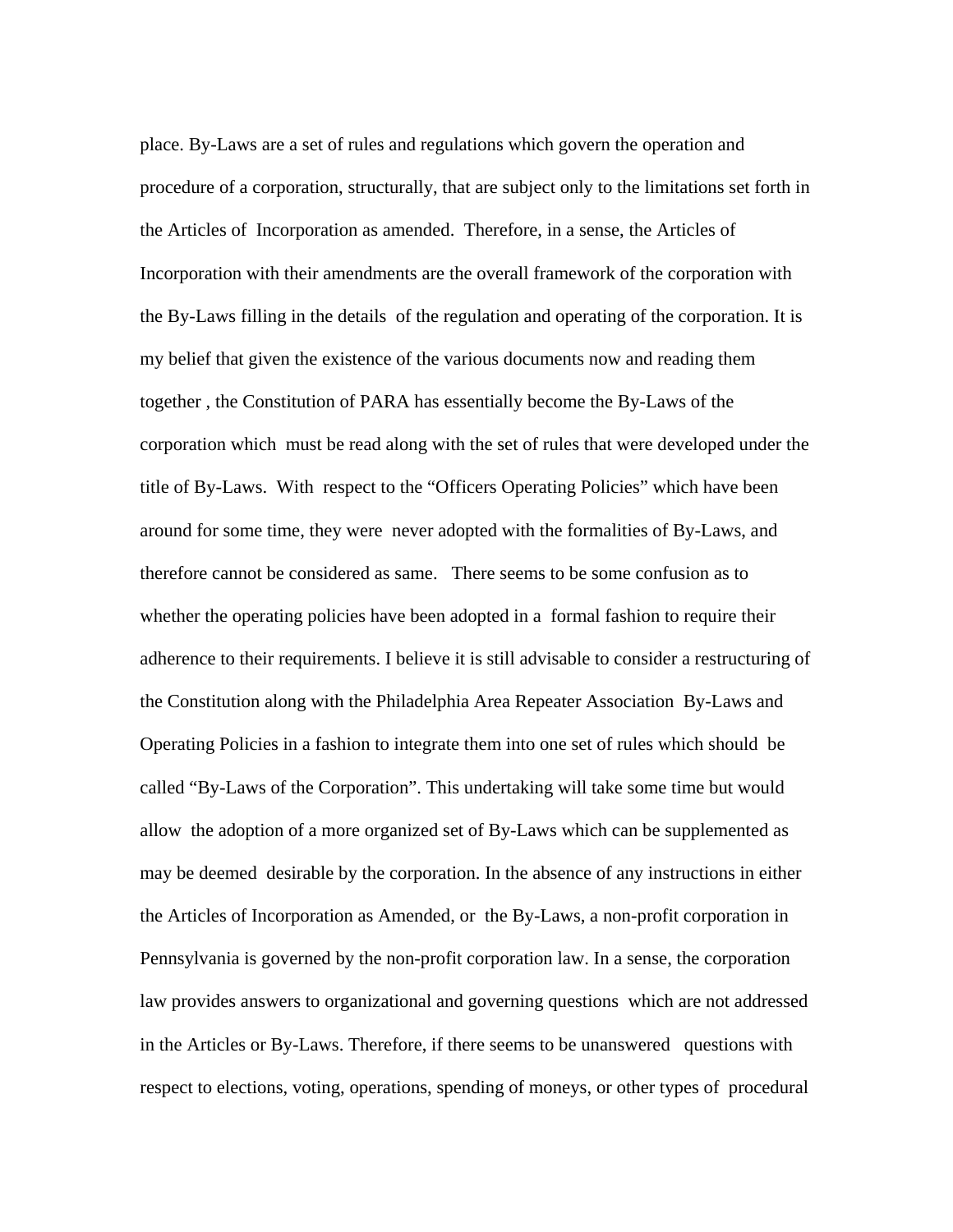questions, the statutes governing non-profit corporations would control the ability of the management of PARA to vote on such issues. In some situations, the non-profit corporation law enacted in Pennsylvania controls questions as to whether a membership vote or a Board of Directors vote is necessary to accomplish a certain purpose or change.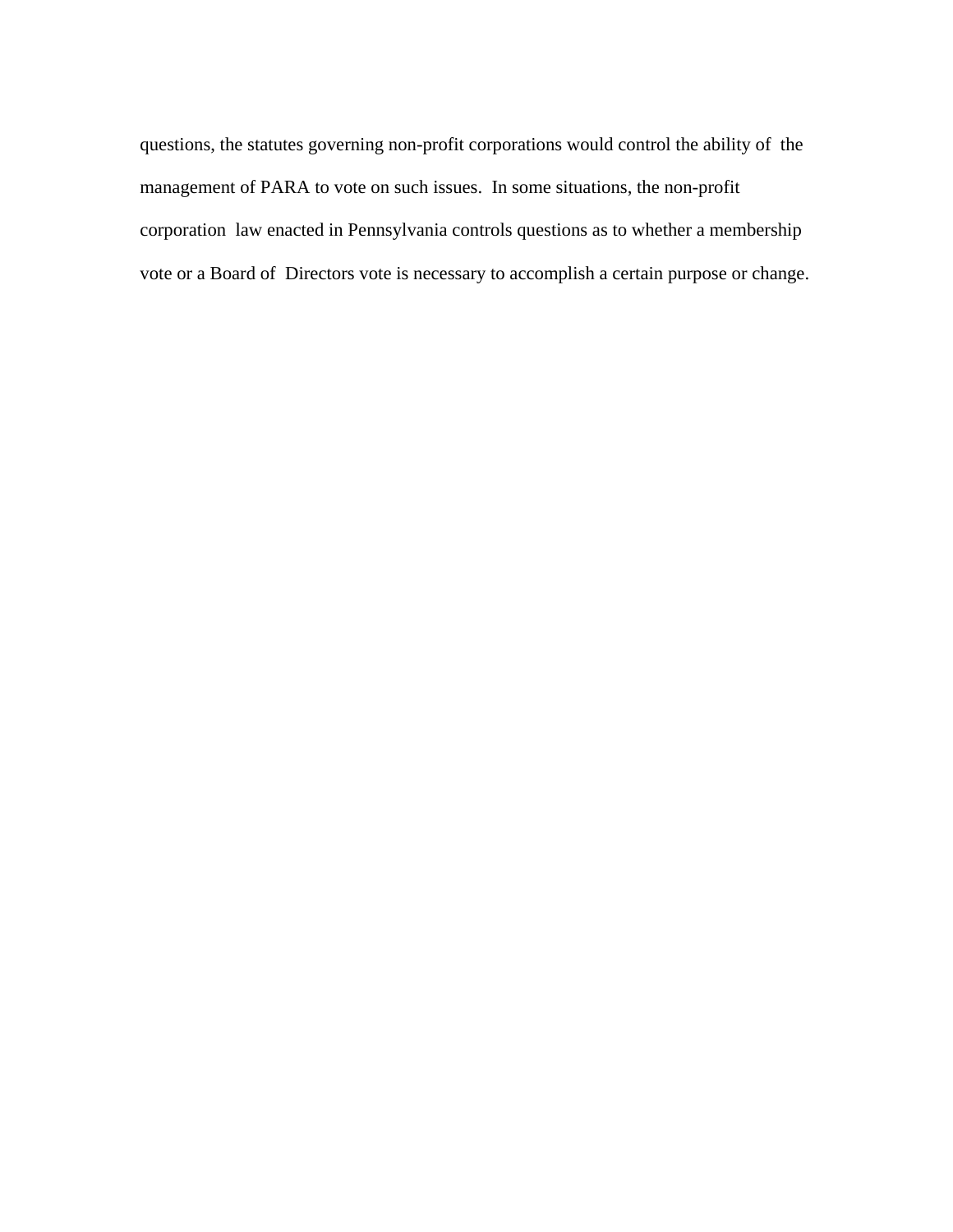COMMONWEALTH OF PENNSYLVANIA Department of State Corporation Bureau Articles of Incorporation Domestic Non-Profit Corporation

In compliance with the requirements of 15 PA. S. #7316 (relating to articles of incorporation the undersigned desiring to be incorporated as a non-profit corporation, hereby certifies that:

1-The name of the corporation is: Philadelphia Area Repeater Association

2-The location and post office address of the initial registered office of the corporation in this commonwealth is: 3630 Pickertown Road, Chalfont, Pennsylvania 18914

3-The corporation is incorporated under the Non-profit Corporation Law of the Commonwealth of Pennsylvania for the following purpose or purposes:

- a) to maintain and operate a system of amateur radio communication repeater stations;
- b) to utilize these amateur radio communication stations in providing a radio network in both natural and civil defense emergencies or other communications disasters where telephones and other services are disrupted.

The corporation does not contemplate pecuniary gain or profit, incidental or otherwise.

(This page is an informational description of the Pennsylvania Corporate Application of

#### PARA) 3-1-73.40 765

4-The term for which the corporation is to exist is: Perpetual 5-The corporation is organized on a nonstock basis. 6- Strike out if inapplicable: xxxxxxxxxxxxxxxxxxx 7- Strike out if inapplicable: xxxxxxxxxxxxxxxxxxxxxxxxxxxxxxxxxxxxxxxxxxxxxx 8- The name (s) and post office address(es) of each incorporator(s) is (are):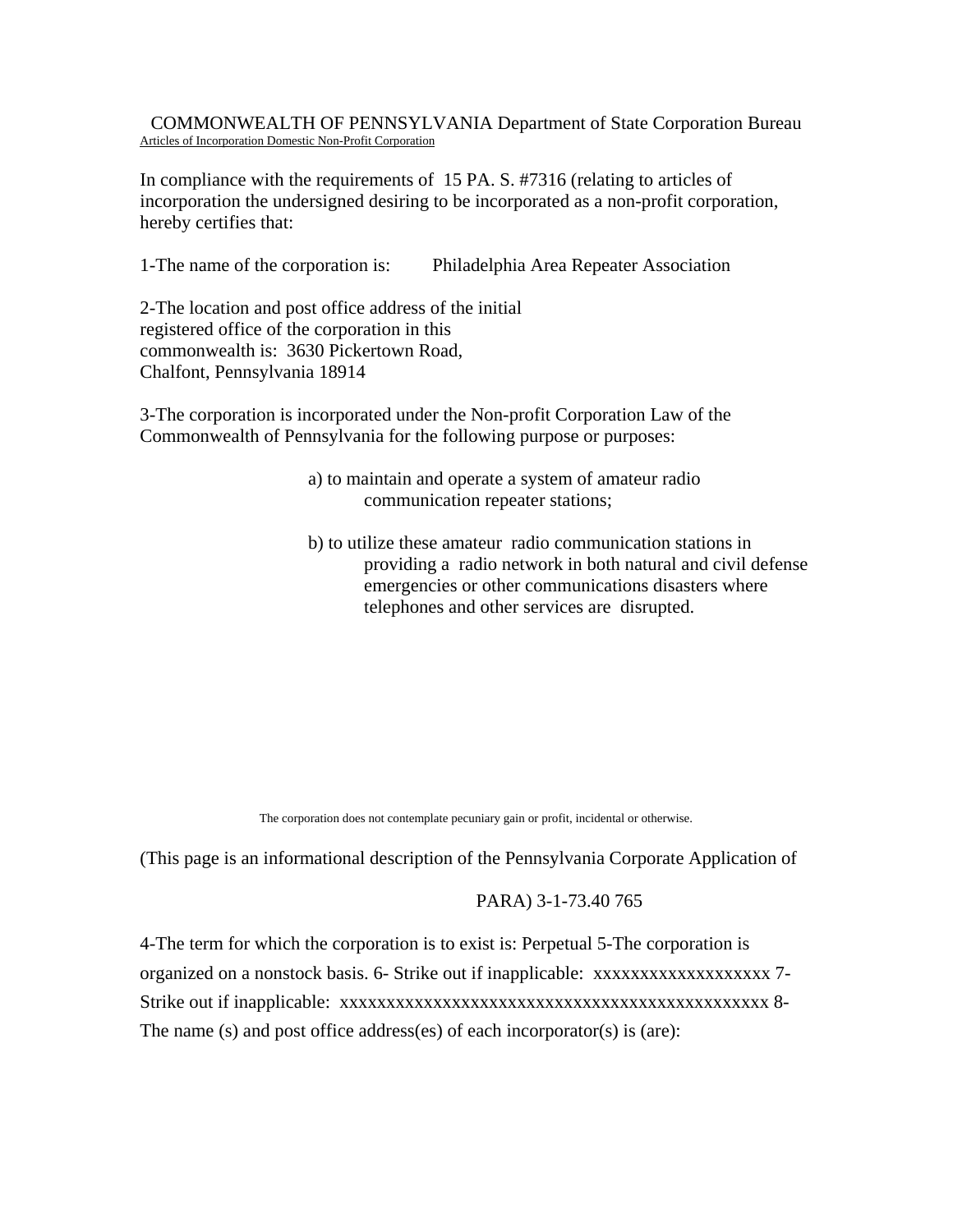### NAME ADDRESS

Alfred P. Hales, Jr. 3630 Pickertown Road, Chalfont, PA. 18914

William D. Winter 6 Mulberry Lane, Newtown Square, PA 19073

John Chapman 1031 Ferry Road Doylestown, PA 18901

IN TESTIMONY WHEREOF, the incorporant(s) has (have) signed and sealed

these Articles of Incorporation this 29th day of August, 1973. Signatures:

*Alfred P. Hales, Jr.* 

*William D. Winter* 

*John Chapman* 

#### INSTRUCTIONS FOR COMPLETION OF FORM:

|                      | A.                                                                                                                     | For general instructions relating to the incorporation of non-profit corporations see 19 PA.<br>Code CH.29 (relating to non-profit corporations generally). These instructions relate to such<br>matters as corporate name, stated purposes, term of existence, authorized share structure,<br>inclusion of names of first directors in the Articles of Incorporation, provisions on<br>incorporation of unincorporated associations, etc. |  |  |  |
|----------------------|------------------------------------------------------------------------------------------------------------------------|--------------------------------------------------------------------------------------------------------------------------------------------------------------------------------------------------------------------------------------------------------------------------------------------------------------------------------------------------------------------------------------------------------------------------------------------|--|--|--|
| (1)<br>Name).<br>(2) | <b>B.</b>                                                                                                              | One or more corporations or natural persons of full age may incorporate a non-profit corporation.                                                                                                                                                                                                                                                                                                                                          |  |  |  |
|                      | C.                                                                                                                     | If the corporation is organized upon a stock share basis Paragraph 5 should be modified accordingly.<br>Optional provisions required or authorized by law may be added as Paragraphs 8, 9, 10etc.                                                                                                                                                                                                                                          |  |  |  |
|                      | D.                                                                                                                     |                                                                                                                                                                                                                                                                                                                                                                                                                                            |  |  |  |
|                      | Ε.                                                                                                                     | The following shall accompany this form:                                                                                                                                                                                                                                                                                                                                                                                                   |  |  |  |
|                      | Any necessary copies of Form DSCB:17.2 (Consent to Appropriation of Name) or Form DSCB 17.3 (Consent to Use of Similar |                                                                                                                                                                                                                                                                                                                                                                                                                                            |  |  |  |
|                      | Any necessary government approvals.                                                                                    |                                                                                                                                                                                                                                                                                                                                                                                                                                            |  |  |  |
|                      | F.                                                                                                                     | 15 PA. S. #7317 (relating to advertisement) requires that the incorporators shall advertise<br>their intention to file or the corporation shall advertise the filing of articles of<br>incorporation. Proofs of publication of such advertising should not be delivered to the<br>Department, but should be filed with the minutes of the corporation.                                                                                     |  |  |  |
|                      |                                                                                                                        | 8                                                                                                                                                                                                                                                                                                                                                                                                                                          |  |  |  |

APPLICANT'S ACCOUNT NO. 80-26 455 Filed this 24th day of

April

Filing Fee: \$40.00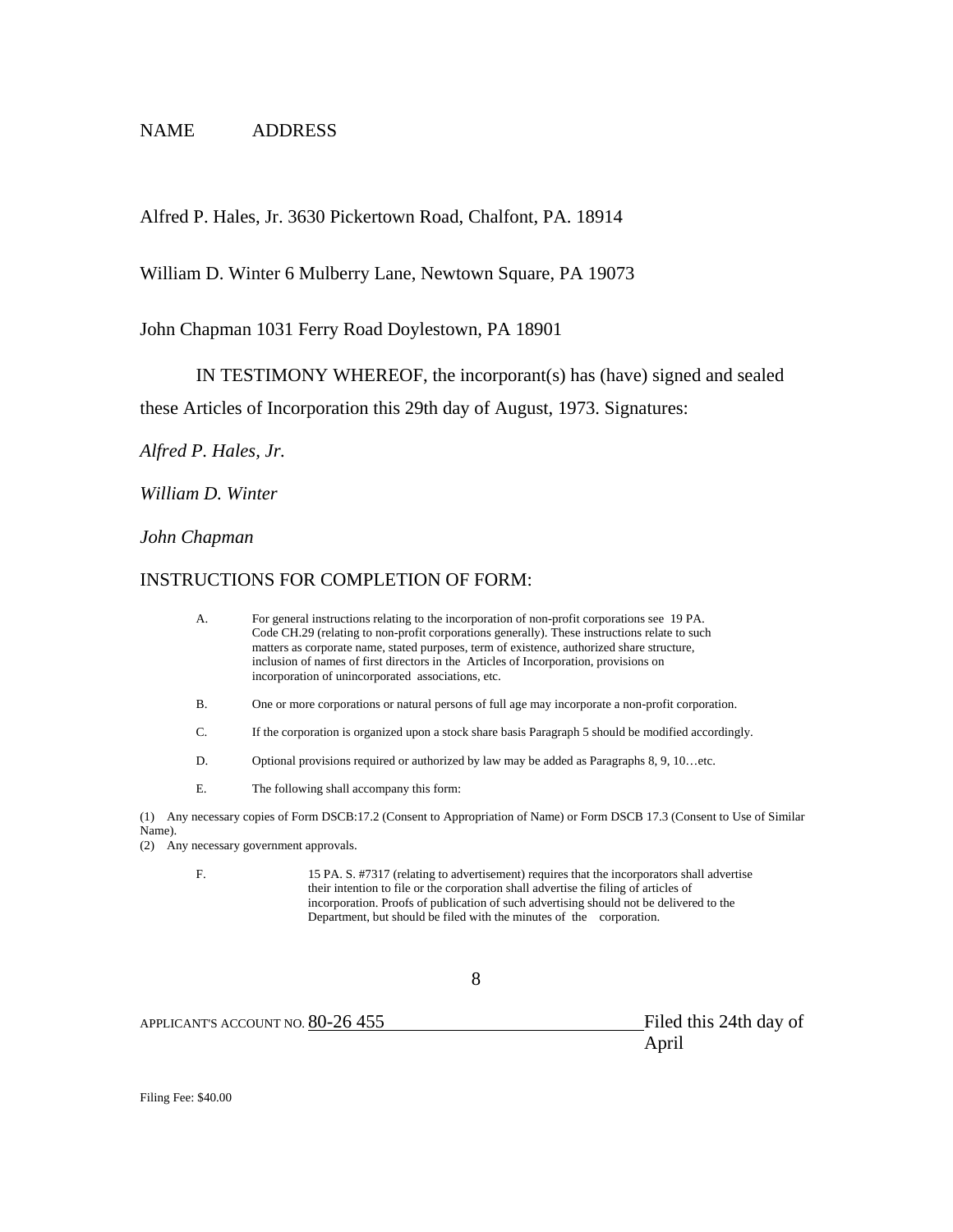### Articles of Amendment- COMMONWEALTH OF PENNSYLVANIA Domestic Nonprofit Corporation DEPARTMENT OF STATE CORPORATION BUREAU

In compliance with the requirements of 15 Pa. C.S. #7905 (relating to articles of amendment), the under-signed nonprofit corporation, desiring to amend its Articles, does hereby certify that:

1.- The name of the corporation is:

PHILADELPHIA AREA REPEATER ASSOCIATION 2.- The address of its registered office in this Commonwealth is (the Department of State is hereby authorized to correct the following statement to conform to the records of the Department):

3630 Pickertown Road Chalfont, Penna. 18914

3.- The statute by or under which it was incorporated is: Pennsylvania Non-Profit Corporation Act of 1972- Act Number 271, 15 PA. S. Sec. 7301 et seq.

4.- The date of its incorporation is: September 4, 1973 5.- (Check, and if appropriate, complete the following): [ X ] THE AMENDMENT SHALL BE EFFECTIVE

UPON FILING THESE Articles of Amendment in the Department of State. [] The amendment shall be effective on:

(DATE) (HOUR)

6.- (Check one of the following):

[x] The amendment was adopted by the members pursuant to 15 PA.C.S. #1704 (a).

 $at$   $\qquad \qquad$ 

[x] The amendment was adopted by the board of directors pursuant to 15 Pa.C.S. #1704 (b).

7.- The amendment was adopted by the corporation, set forth in full, is as follows: Change registered office address to:

> Horseshoe Trail P.O. Box 157 Valley Forge, Pa, 19481

(Add the following clause to Article 3) c) To develop proficiency in the use of amateur radio for scientific and educational purposes

(This page is an informational description of the Pennsylvania Corporate Application of

PARA) 80-26 456

DSCB: 15-7905 (Rev. 11-72)-2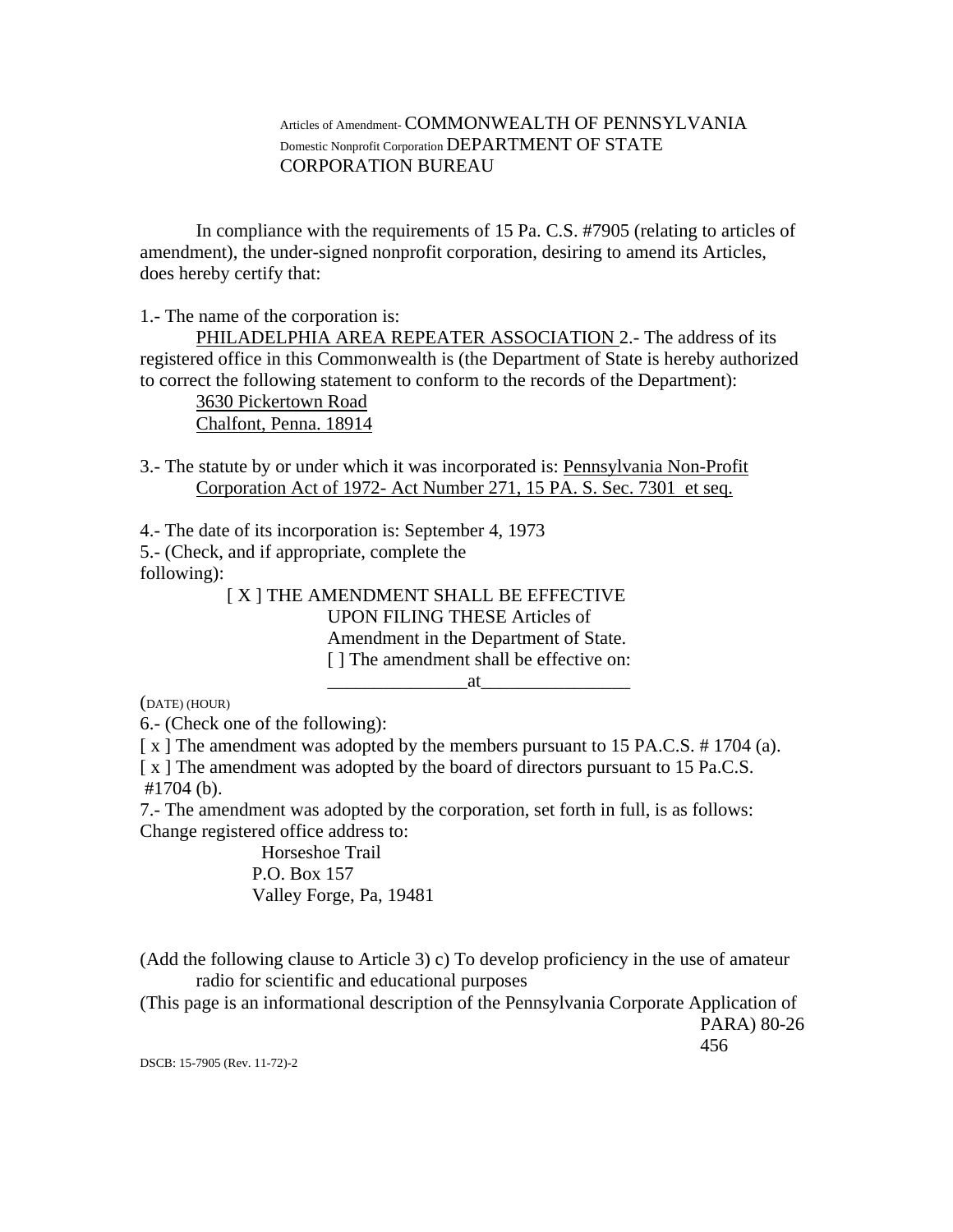. (Add Articles 9, 10, and 11 attached

hereto)

IN TESTIMONY WHEREOF, the undersigned corporation has caused these Articles of Admendment to be signed by a duly authorized officer and its corporate seal, duly attested by another such officer, to be hereunto affixed this -----16 th----day of APRIL\_\_\_\_,1980.

## PHILADELPHIA AREA REPEATER ASSOCIATION

(NAME OF CORPORATION)

By:\_\_\_\_\_\_\_\_\_\_*John R. Brochon\_\_\_\_\_\_\_\_\_\_*  (SIGNATURE)

> PRESIDENT (TITLE PRESIDENT, VICE

PRESIDENT, ETC.) Attest: *Tracy Todd J. Wurtz\_\_\_\_\_\_\_\_\_\_\_\_\_\_\_* (SIGNATURE) SECRETARY\_\_\_\_\_\_\_\_\_\_\_\_\_\_\_\_\_\_\_

(TITLE, SECRETARY, ASSISTANT SECRETARY, ETC)

(CORPORATE SEAL)

#### INSTRUCTIONS FOR COMPLETION OF FORM:

- A. Any necessary copies of Form DSCB:17.2 (Consent to Appropriation of Name) or Form DSCB:17.3 (Consent to Use of Similar Name) shall acompany Articles of Amendment effecting a change of name.
- B. Any necessary governmental approvals shall accompany this form.
- C. If the action was authorized by a body other than the board of directors Paragraph 6 should be modified Accordingly.
- D. 15 Pa.C.S. & 7906(c) requires that the corporation shall advertise its intention to file or the filing of Articles of Amendment. Proofs of publication of such advertising should not be delivered to the Department, but should be filed with the minutes of the corporation. 80-26 457

9.-The corporation is organized exclusively for charitable purposes as such purposes are defined by Sec.501 ( C ) (3) of the Internal Revenue Code (or the corresponding section of any future Internal Revenue Law of the United States). No part of the net earnings of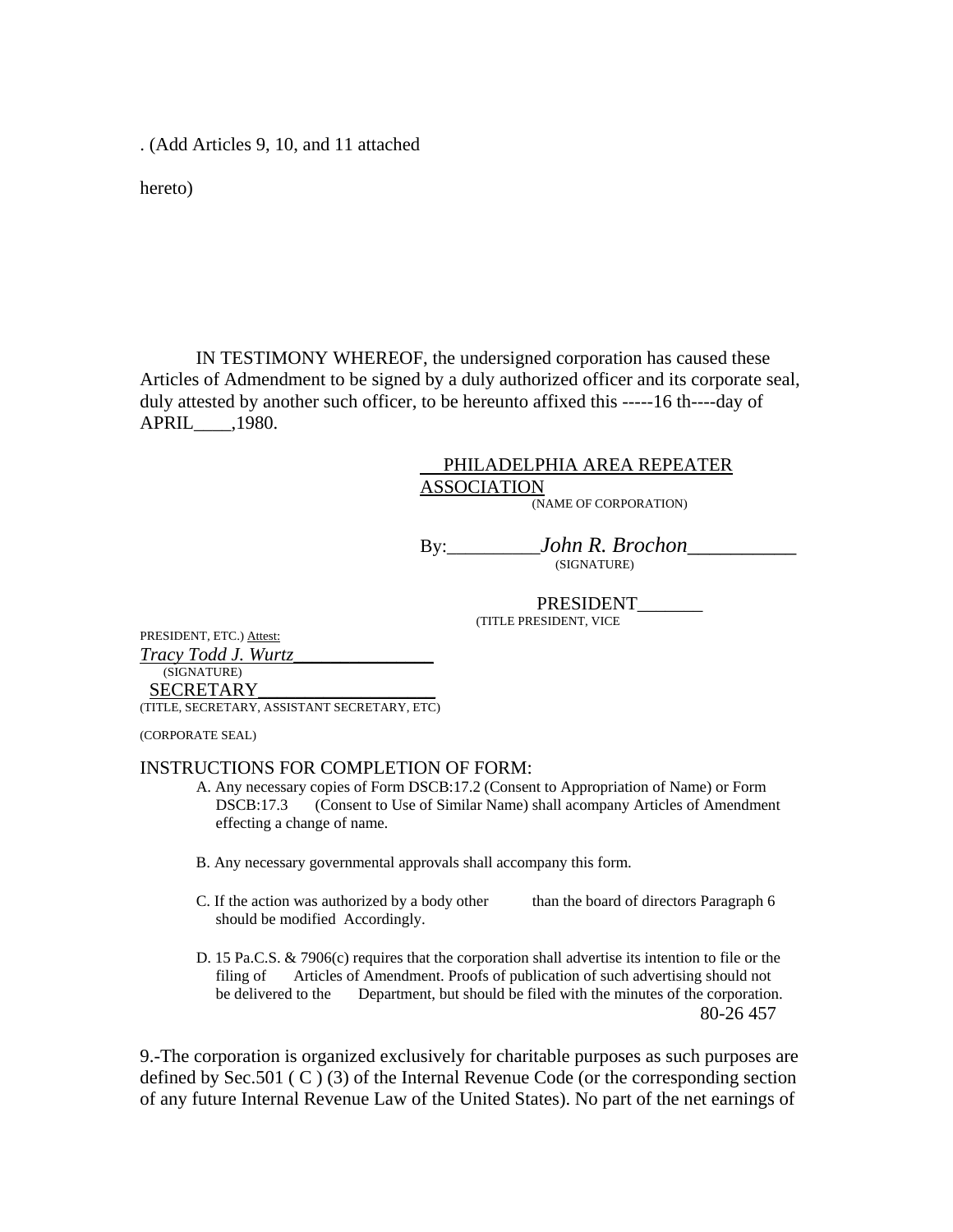the Corporation shall inure to the benefit of any individual and no member, director, officer or employee of the Corporation shall receive any pecuniary benefits of any kind except reasonable compensation for services in effecting the corporate purposes. No substantial part of the activities of the Corporation shall consist of carrying on propaganda or otherwise attempting to influence legislation; nor shall the Corporation participate in, or intervene in ( including the publishing or distributing of statements) any political campaign on behalf of any candidate for public office.

Any provision of law to the contrary notwithstanding the Corporation may not merge or consolidate with any corporation which is not an exempt organization as defined in Sec.  $501$  (C)

(3) and Sec. 170 (1) ( A ) other than in clauses (vii) and (viii) of the Internal Revenue Code, or their successor provisions, and which has not been in existence and so described for a continuous period of at least 60 calendar months.

In the event the Corporation is dissolved and liquidated the board of directors shall, after paying or making provisions for payment of all of the liabilities of the Corporation, distribute the corporation property and assets to such organization or organizations as in their judgment have purposes most closely allied to those of this Corporation; provided, however, that the transferee organization or organizations shall then be a qualified tax-exempt charitable organization within the meaning of Sec. 501 ( C  $(3)$  and Sec. 170 (B)(1)(A) other than in clauses (vii) and (viii) of the Internal Revenue Code or their successor provisions, shall have been in existence and so described for a continuous period of at least 60 calendar months, and shall also be an organization contribution to which are deductible under Sections 170, 2055, and 2522 of the Internal Revenue Code or successor provisions. Any of the property or assets not so distributed shall be disposed of by the court having jurisdiction of the dissolution and liquidation of a Pennsylvania non-profit corporation exclusively to such charitable organization or organizations as are then qualified tax-exempt organizations as defined above.

10.-The Corporation shall distribute its income for each taxable year at such time and in such manner as not to become subject to the tax on undistributed income imposed by Section 4942 of the Internal Revenue Code of 1954, or corresponding provisions of any subsequent Federal tax laws.

The corporation shall not engage in any act of self-dealing as defined in Section 4941 ( d ) of the Internal Revenue Code of 1954, or corresponding provisions of any subsequent Federal tax laws.

Page 2 of 3 The corporation shall not retain any excess business holdings as defined in Section 4943

( c ) of the Internal Revenue Code of 1954, or corresponding provisions of any subsequent Federal tax laws.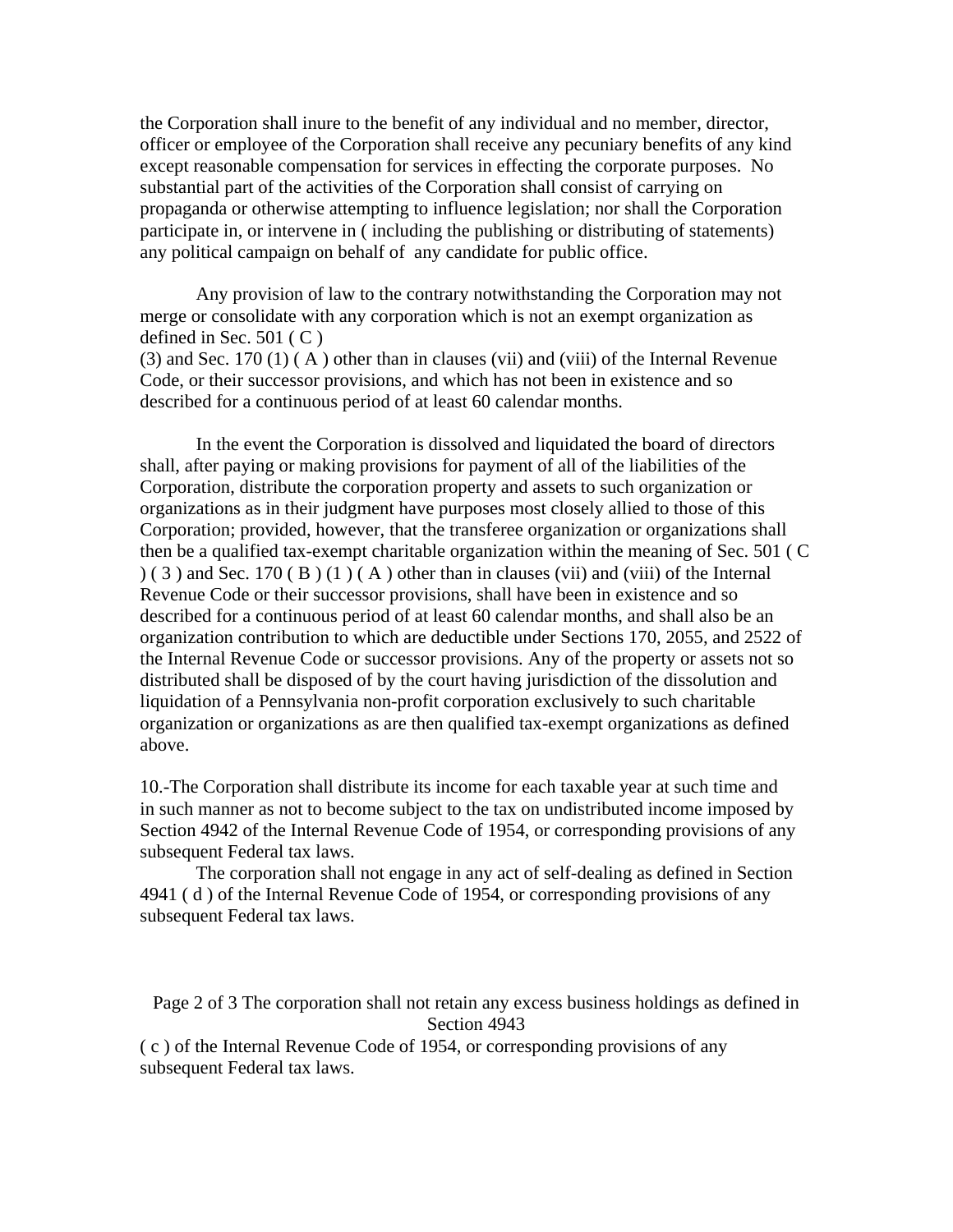The corporation shall not make any investments is such manner as to subject it to tax under Section 4944 of the Internal Revenue Code of 1954, or corresponding provisions of any subsequent Federal tax laws.

The corporation shall not make any taxable expenditures as defined in Section 4954 (d ) of the Internal Revenue Code of 1954, or corresponding provisions of any subsequent Federal tax laws.

11.-All conditions, qualifications, requirements, privileges and regulations as to membership in the Corporation, including voting rights, shall be fixed and governed by the By-Laws of the Corporation.

IN TESTIMONY WHEREOF, the undersigned corporation has caused these Articles of Amendment to be signed by a duly authorized officer and its corporate seal, duly attested by another officer, to be hereunto affixed this 16th day of April, 1980.

#### PHILADELPHIA AREA REPEATER **ASSOCIATION** ( Name of Corporation)

BY: *John R. Brochon*

 PRESIDENT ( Title)

ATTEST:

*Troat Todd Wurts* 

SECRETARY (Title)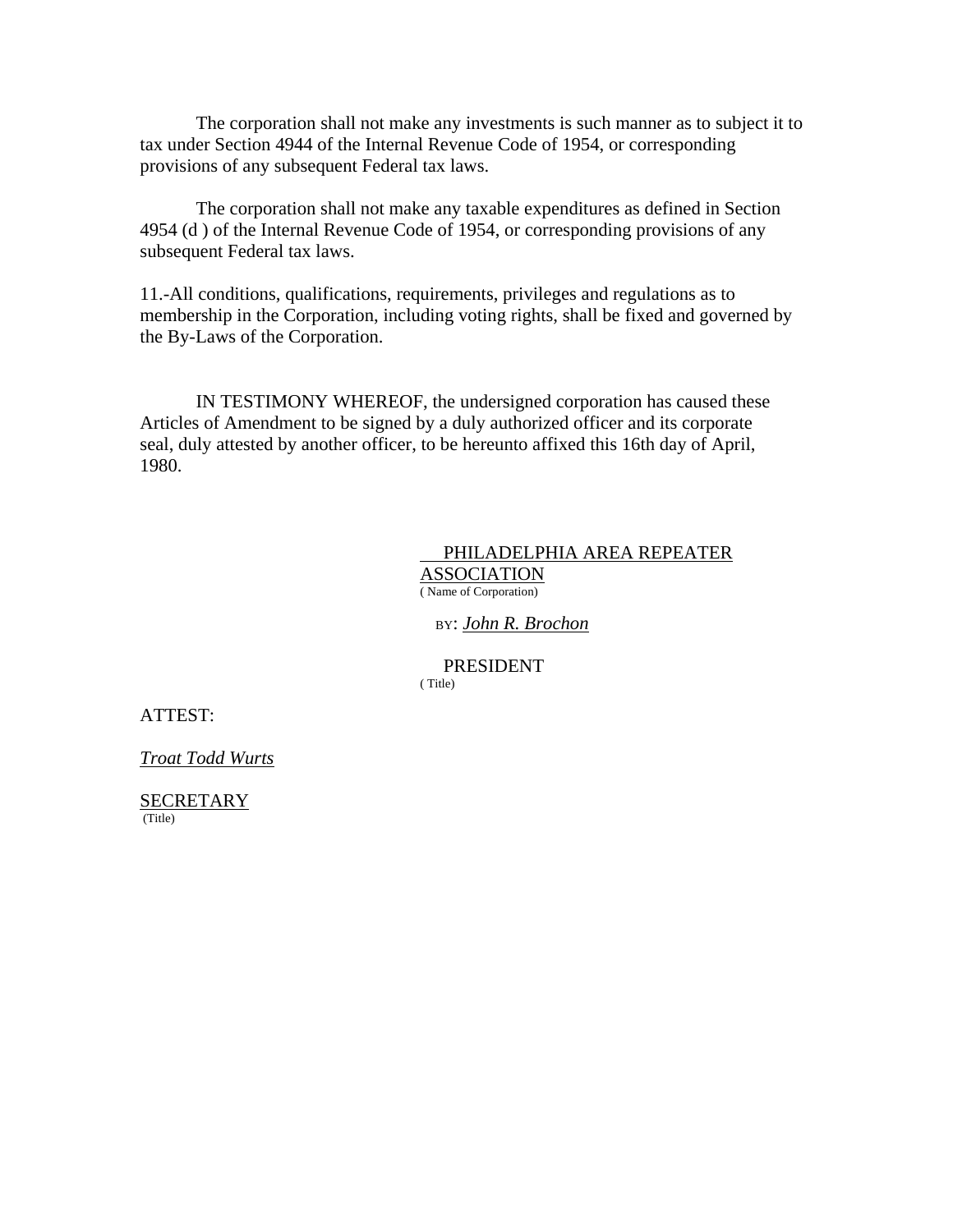## **CONSTITUTION**

### PREAMBLE:

We, the undersigned, wishing to secure for ourselves the pleasures and benefits of an association of persons commonly interested in amateur radio repeater operation in the Greater Philadelphia and South Jersey areas, do hereby constitute ourselves the Philadelphia Area Repeater Association, and do enact this Constitution as our governing law. It shall be our purpose to further the exchange of information and cooperation between members and other repeater users, to promote amateur radio repeater knowledge, fraternalism, and individual operation courtesy and efficiency and to conduct our activities in such a manner as to advance the general interest and welfare of amateur radio in the coverage area as a public service.

It shall be the primary function of this Association to license, operate, maintain and improve repeater systems in the Philadelphia area.

### MEMBERSHIP: ARTICLE I

Section 1 - Membership shall be open to all licensed amateurs interested in repeater operation and shall be by application acceptable upon such terms as provided in the by-laws.

Section 2 - All members of the Main Line VHF and Les Voyageurs associations, having paid the required dues of such organizations as of the time of merger, shall be considered members of PARA upon payment to the proper fees as provided in the by-laws.

Section 3 - Upon recommendation of members and approval of the Board, honorary membership shall be conferred on individuals for due cause.

### OFFICERS: ARTICLE II (Proposed Changes – 2009 see amendments)

 Section 1. -The officers of this Association shall be: President, Vice-President, Recording Secretary, Corresponding Secretary, Treasurer, and the Board of Directors.

 Section 2. -The officers, with the exception of the Board of Directors, of this Association shall be elected for a term of one year by ballot of the members present at the annual meeting and shall take office at the beginning of the following calendar year.

(See Article IX Section 3 for an amendment to Section 2.)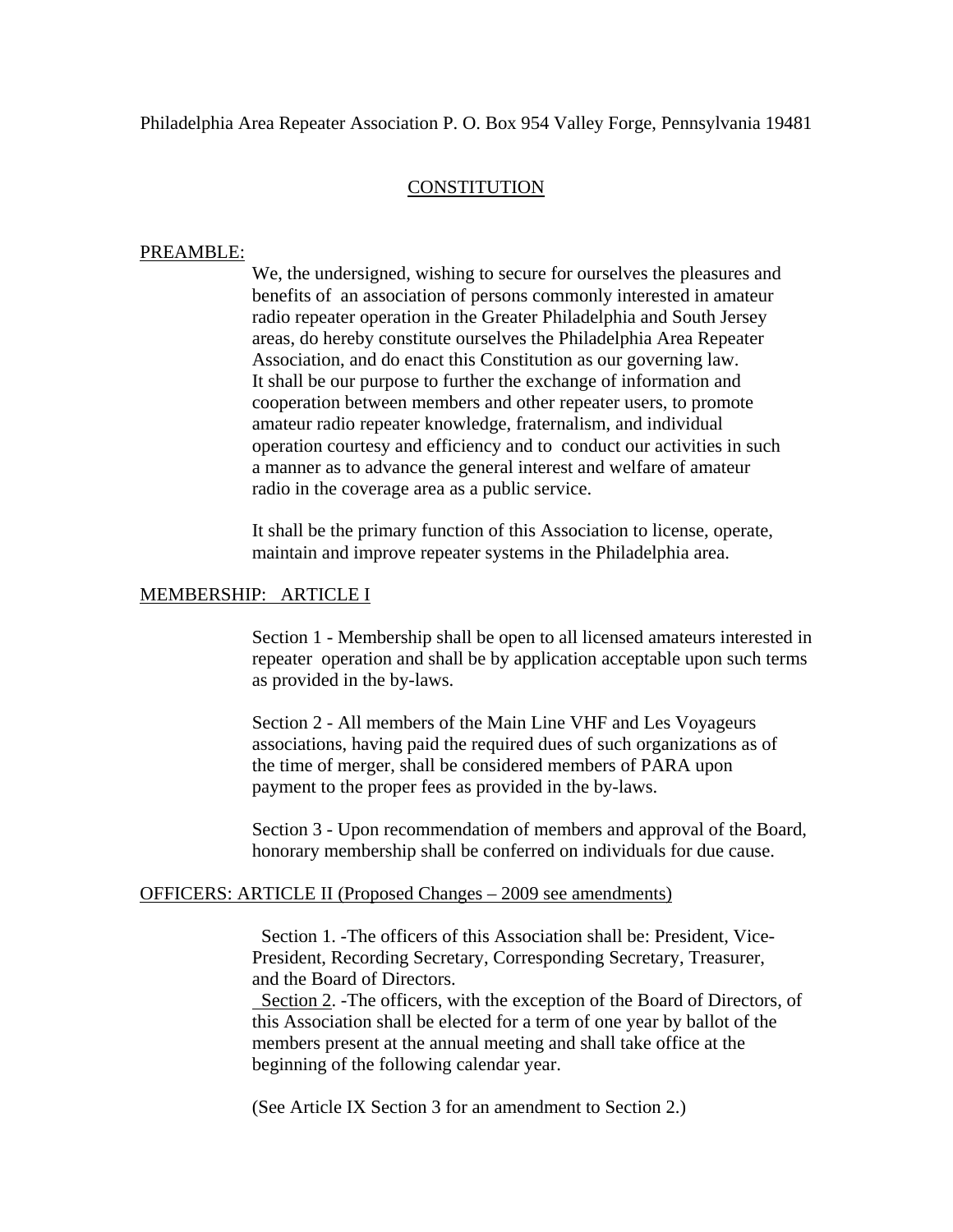Section 3. - The Board of Directors shall be elected at the annual meeting for a term of two years. During the first term, one Board member from each section serves a three year term.

 Section 4. -Vacancies occurring between elections must be filled by special ballot for the unexpired term within one month after the Board of Directors meeting at which the withdrawal or resignation is accepted. (See ARTICLE IX Section 6 for an amendment to Section 4. )

 Section 5, -Officers may be removed on motion by a three-fourths majority of the membership voting at a duly called meeting.

#### DUTIES OF OFFICERS : ARTICLE III (proposed amendments 2009 see amendments)

 Section 1. -The President shall preside at all meetings of the general membership and the Board of Directors of this Association and conduct the same according to the rules adopted; he shall enforce due observance of this Constitution and By-Laws decide all questions of order; sign all questions of order; sign all official documents that are adopted by the Association, and none other; and perform all customary duties pertaining to the office of president.

Section 2. -The Vice-President shall assume all the duties of the President in the absence of the latter.

Section 3. -The Recording Secretary shall keep a record of the proceedings of all meetings, keep a roll of members, and perform any other secretarial duties not otherwise delegated. He shall at the expiration of his term turn over everything in his possession belonging to the Association to his successor.

Section 4. -The Corresponding Secretary shall carry on all correspondence, read communications at each meeting, mail written notices to each member of every meeting of the Association when requested by the individual members, as provided in the by-laws. He shall at the expiration of his term turn over everything in his possession belonging to the Association to his successor.

Section 5. -The Treasurer shall receive and receipt for all moneys paid to the Association; dispute, receive, and record all applications for membership; and keep an account of all moneys received and expended. He shall pay no bills without proper authorization. At the end of each quarter, he shall submit an itemized statement of disbursements and receipts. He shall at the expiration of his term turn over everything in his possession belonging to the Association to his successor.

Section 6a. -The Board of Directors shall consist of two members from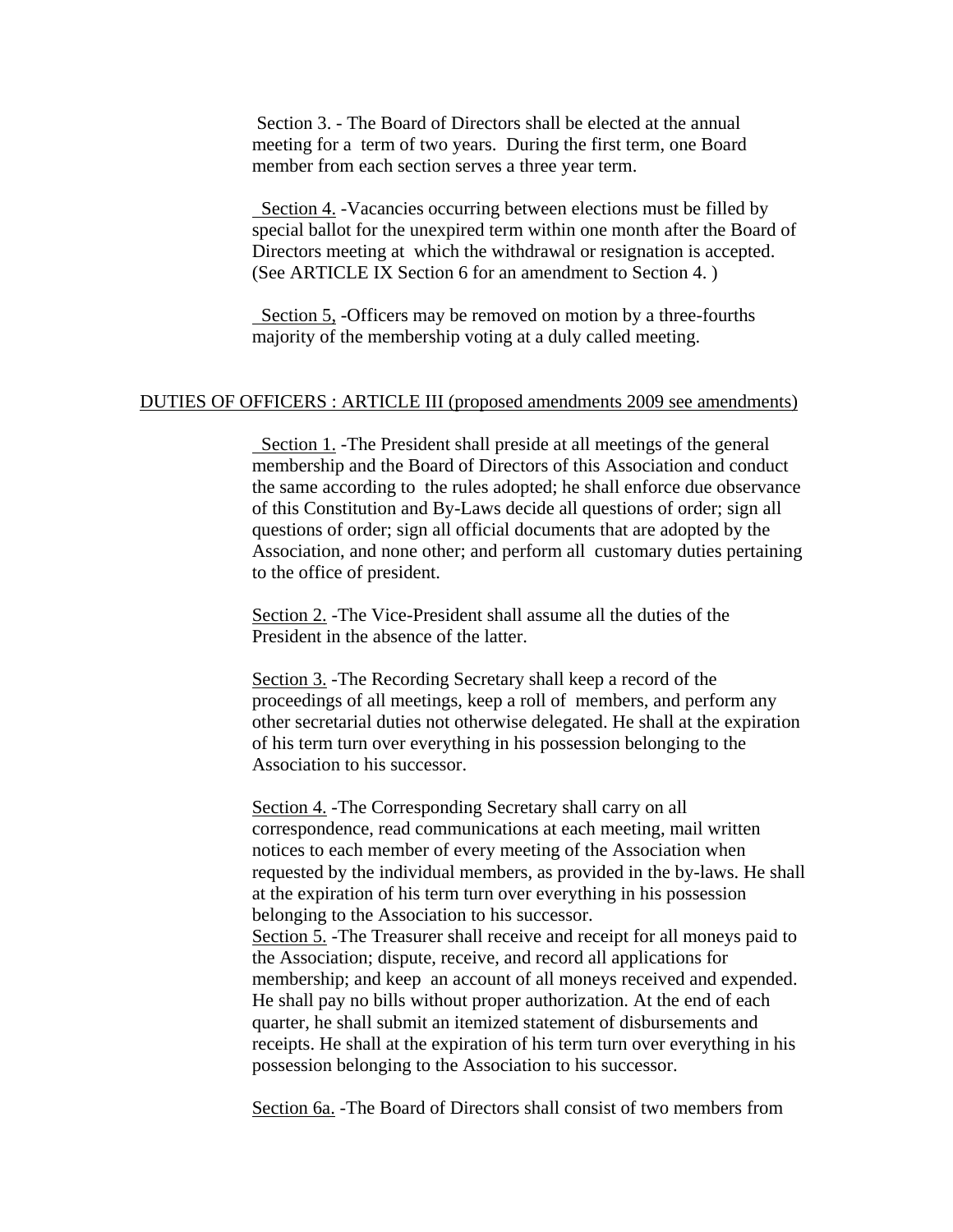each district or section, elected by majority vote of the membership in the district which they represent.

(See Article IX Section 5 for an amendment to this Section)

Section 6b. -The Board of Directors shall be responsible for the over all management of the Association in conjunction with the duly elected officers.

Section 6c. -The Board of Directors shall be responsible to the general membership for the overall operation of the Association's facilities.

Section 6d. -The Board of Directors shall be responsible for administering funds and equipment necessary for technical operations; establishing dues, fees and other means of obtaining necessary funds; delegating and approving public information, advertising, and news releases; and conducting membership drives.

Section 6e. -The Board of Directors shall establish when, where and how often it shall meet and shall also decide when and where regular and special meetings of the general membership shall be held, within the provisions of the by-laws.

(See Article IX Section 4 for an amendment to this Article)

#### TRUSTEE: ARTICLE IV

Section 1. - There shall be trustees as required to meet FCC requirements. The number of trustees and their responsibilities shall be determined by the Board of Directors, based upon recommendations from the Chairman of the Technical Committee (See Article V).

 Section 2. -Trustees shall be elected for a period of five years with the term beginning on the effective date of the "Club Station" license and terminating with the expiration date of said license, or the five year period, whichever comes sooner. The Trustees shall be elected by the Board of Directors, based on nominations from the Technical Committee.

#### TECHNICAL COMMITTEE ARTICLE V

 Section 1. -There shall be a Technical Committee with a Chairman elected by the Board of Directors. He shall appoint a Site Director for each separate location or facility of the repeater system. The site directors may appoint assistants with the approval of the Chairman.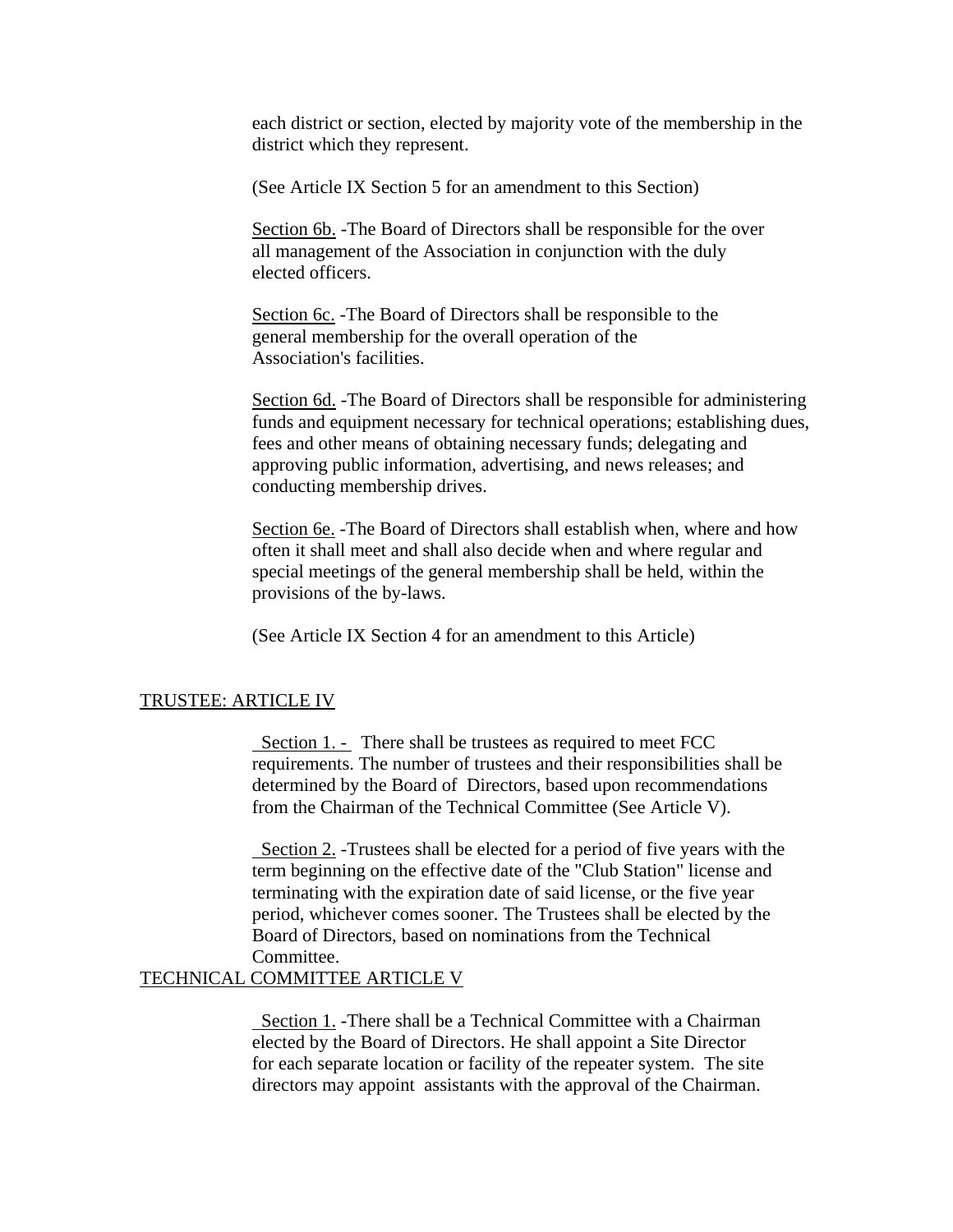Section 2. -The Technical Committee Chairman shall have overall responsibility for all equipment, maintenance, site selection, frequency selection and coordination, the keeping of records of equipment owned by the Association or loaned to it by others, and the keeping of system maintenance records. He may delegate such duties to members of his committee.

#### MEETINGS: ARTICLE VI

Section 1. -The By-Laws shall provide for regular and special meetings.

 Section 2. -Only members in good standing may vote on Association matters.

 Section 3. -Those members attending a duly called meeting shall constitute a quorum.

#### DUES: ARTICLE VII

 Section 1. - The Board of Directors, by majority vote of those present at a regular meeting, may levy upon the general membership such dues or assessments as shall be deemed necessary for the business of the Association within its object as set forth in the preamble thereof.

Section 2. -Non-payment of such dues or assessments shall be cause for expulsion from the Association within the discretion of the Board of Directors.

 Section 3. -The Board of Directors shall be authorized to waive fees under special circumstances

#### MEMBERSHIP ASSISTANCE: ARTICLE VIII

Section 1. -This Association shall enact appropriate rules to minimize interference in operation between member stations; it shall formulate adequate plans for disposition of any cases of interference to other radio services where reported to be caused by an amateur station operating in the area of its jurisdiction. The PARA CONSTITUTION Association, through designated operating committees, shall provide technical advice to members concerning equipment design and operating to assist in frequency observance, clear signals, uniform practice, and absence of spurious radiation's from member stations. The Association shall also maintain a program to foster and guide public relations in those channels favorable to amateur work.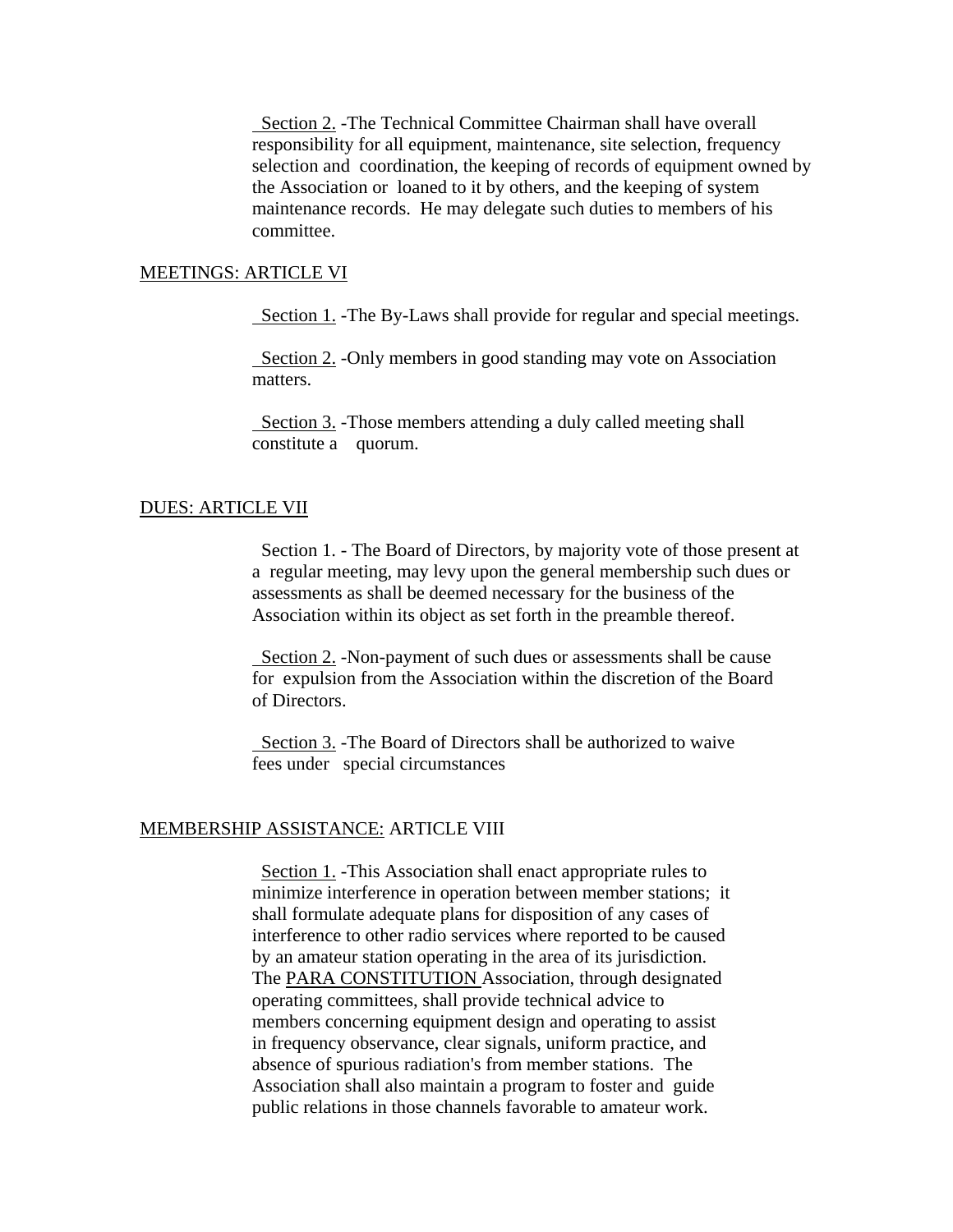#### AMENDMENTS: ARTICLE IX (this section contains rewritten amendments)

 Section 1 -This Constitution or the By-laws may be amended by a twothirds majority of the general membership attending a meeting provided all members have been notified of the intent to amend the Constitution or By-Laws at the specified meeting. Such notification shall comply with the By-Laws, Section 3, Paragraph  $(a)$  or  $(b)$ .

 Section 2. -Proposals for amendments shall be submitted in writing to the Board of Directors for a review.

#### **Former Changes start here**

Section 3. -Article II Section 2 shall read:

"The five officers of this Association, named below, shall be elected for staggered terms of two years by ballot of the membership present at the December meeting.

Offices of President and Recording Secretary shall be elected to terms beginning in the even numbered years; Vice-President, Corresponding Secretary, and Treasurer shall be elected to terms beginning in the odd numbered years.

In order to incorporate this amendment, all of the above named officers will be elected for the year 1978 to the term as described above."

Section 4. -ARTICLE III Section 6f will be added:

"In the absence of a director at a Board meeting, a director of that quadrant may delegate the absent director's proxy to a site chairman or trustee in that quadrant. In no case shall there be more than two votes per quadrant."

Section 5. -ARTICLE III Section 6a add sentence:

"And also the Vice-President, Corresponding Secretary, Recording Secretary, and Treasurer." Add second paragraph:

"Members of the Board of Directors are eligible to vote at Board Meetings. In case of a tie vote, the President of the Association shall be eligible to cast the deciding vote."

Section 6 -ARTICLE II Section 4 shall read: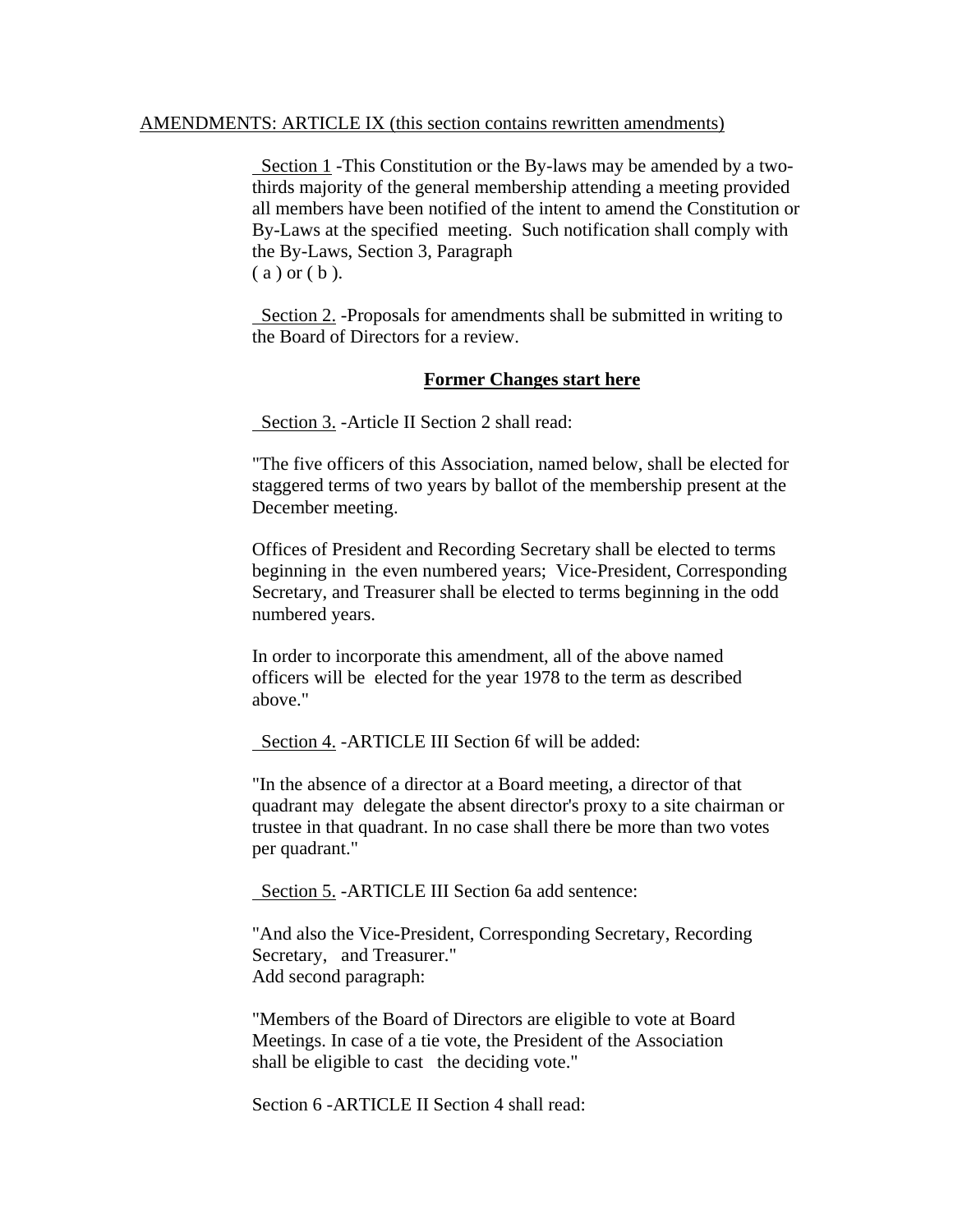"Section 4 -Vacancies on the Board of Directors occurring between elections shall be filled in the following manner:

> a. Quadrant Directors-A vacancy of a Quadrant Director shall be filled as soon as possible by appointment by the current Board of Directors. The appointment of the candidate presented to the Board of Directors must be registered in the quadrant where the vacancy existed. The vote for appointment by the Board of Directors shall be a majority vote of the current Board of Directors present at the appointment meeting.

> > 1.- This appointment shall be temporary until the next regularly scheduled General Membership meeting. At the first General Meeting following such appointment, members in attendance from that quadrant where the vacancy occurred shall meet and either confirm the appointed person, or elect a replacement from their quadrant. If they elect a member not in attendance at that meeting, they shall first have secured written confirmation of his/her desire to serve.

b. Officers-Should a vacancy occur in any of the elected terms of office for an officer, other than President, wherein the Vice Persident shall serve, the position shall be filled by appointment by the current Board of Directors for the remaining term of the vacancy. The vote for appointment by the Board of Directors shall be a majority vote of the current Board of Directors present at the appointment meeting.

# **New Changes for 2009 Start Here**

Section 1 Article II shall read:

The officers of this association shall be: President, Vice President, Recording Secretary, Membership Secretary, Treasurer, and 4 additional Board of Director members.

Section 3 Article III shall read:

The Recording Secretary shall keep a record of the proceedings of all meetings and perform any other secretarial duties not otherwise delegated. He shall also assist the President to carry on designated correspondence and read communications at each meeting. He shall at the expiration of his term turn over everything in his possession belonging to the Association to his successor.

#### Section 4 Article III shall read:

The Membership Secretary shall keep a roll of members, receive member applications, and mail membership notices. He shall at the expiration of his term turn over everything in his possession belonging to the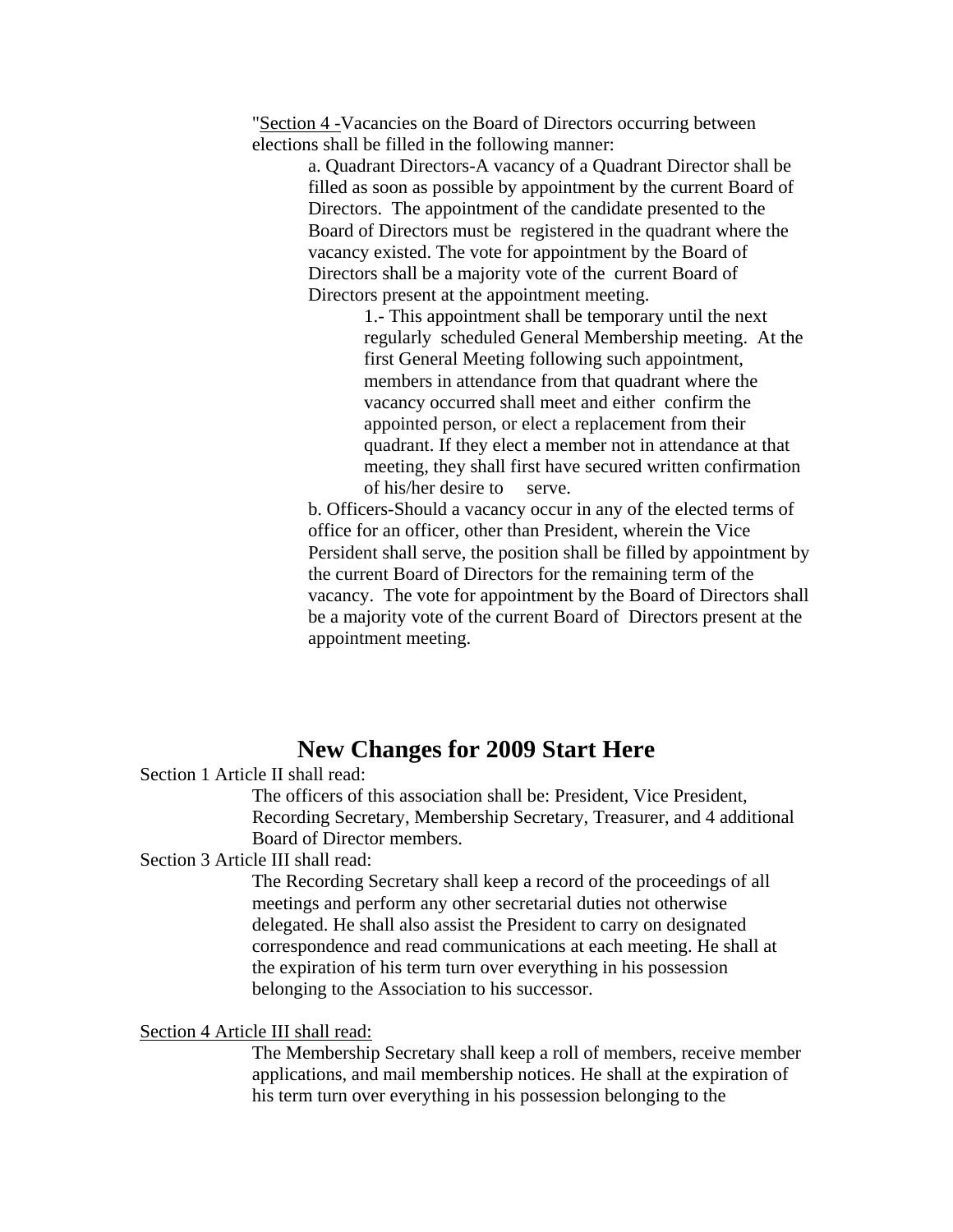Association to his successor.

Section 6a Article III shall read:

The Board of Directors shall consist of the officers plus 4 additional members elected from the membership at large by majority vote of the general membership present.

## Section 4 Article II shall read:

Vacancies on the Board of Directors occurring between elections shall be filled in the following manner:

- a. A vacancy of any director(s) shall be filled as soon as possible by appointment by the President and confirmed by majority vote of the current officers and Board members. This appointment shall be temporary until the next regularly scheduled General Membership meeting following such appointment. Members in attendance shall either confirm the appointment(s) or elect a replacement(s). If they elect a member not in attendance at that meeting, they shall first have secured written confirmation of his/her desire to serve.
- b. A vacancy of an Officer(s) other than President, wherein the Vice President shall serve shall be filled by appointment by the President and confirmed by a majority Board vote to fill the remaining term until the next regular General membership meeting.

Section 3 of the ByLaws shall be amended to read:

- MEETINGS:
- a. Regular Meetings of the general membership shall be held during the second and fourth calendar quarters at such place and time as the Board of Directors shall order. The fourth quarter meeting shall be designated as the annual meeting. Notice of such meetings shall be given by the regular newsletter PARAGraphs, by announcement on the official web site, and by email. Written notice will be provided to any member having a self-addressed stamped envelope on file with the Secretary for that purpose.

Section 4 of the ByLaws shall be amended to read:

DUES: A regular yearly assessment, the amount to be fixed by the Board of Directors, is hereby assessed in accordance with the provisions of Article VI of the Constitution for the purpose of providing funds for current expenses. Members shall be considered in arrears after their membership anniversary date and loose all privileges as provided by the Constitution.

Part X C of the PARA Officers Operating Policies shall be amended to read: C. This Membership List will appear in the official web site and updated as resources allow.

### RULES: ARTICLE X

Section 1. -Roberts Rules shall govern proceedings.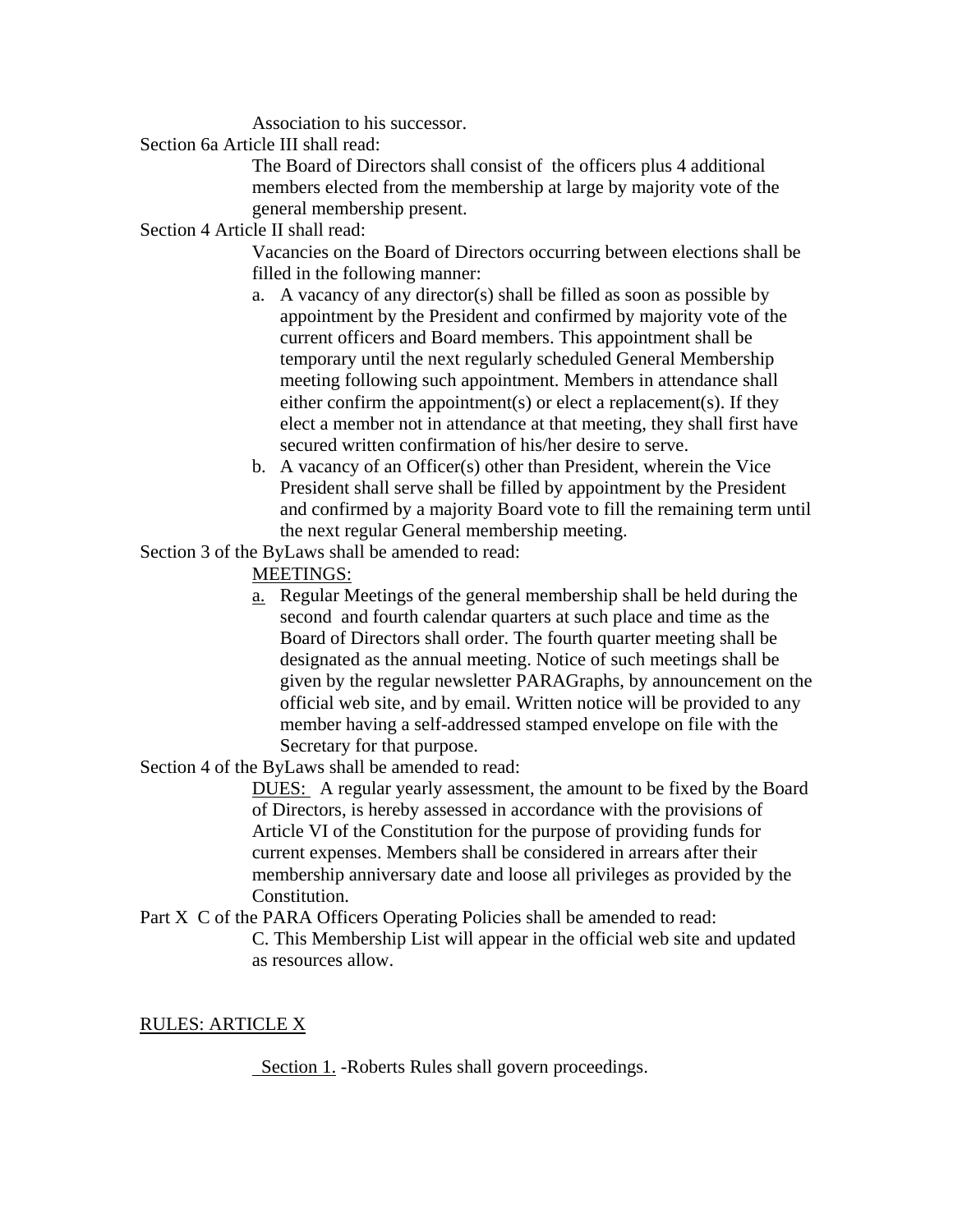### PHILADELPHIA AREA REPEATER ASSOCIATION P. O. BOX 954 VALLEY FORGE, PENNSYLVANIA 19481

## PARA BY-LAWS

- Section 1 RECORDING SECRETARY: It shall be the duty of the Recording Secretary to keep the Constitution and By-Laws of the Philadelphia Area Repeater Association and have the same with him at every regular and special meeting of the general membership and the Board of Directors. He shall cause all amendments, changes, and additions to be noted thereon and shall permit the same to be consulted by members upon request.
- Section 2 MEMBERSHIP: Applications for membership shall be submitted to the Treasurer and shall be considered accepted upon payment of the designated initiation fee and the current dues. The Board of Directors shall have the option of terminating membership by a two-thirds vote.

## Section 3 MEETINGS:

a. Regular Meetings of the general membership shall be held during the second and fourth calendar quarters at such place and time as the Board of Directors shall order. The fourth quarter meeting shall be designated as the annual meeting. Notice of such meeting shall be given on regularly scheduled bulletins transmitted on the main repeater system at least twice weekly for two weeks preceding the meeting. Written notice will be provided to any member having a self-addressed stamped envelope on file with the Corresponding Secretary for that purpose.

b. Special Meetings of the general membership may be called by the Board of Directors when necessary using the same notification procedures as required for regular meetings.

- Section 4 DUES: A regular yearly assessment, the amount to be fixed by the Board of Directors, is hereby assessed in accordance with the provisions of Article VI of the Constitution for the purpose of providing funds for current expenses. Such dues shall be payable by April 1. Members shall be considered in arrears after that date and subject to expulsion as provided by the Constitution.
- Section 5 TECHNICAL COMMITTEE: All technical problems relative to equipment installation, maintenance, and operation shall be brought to the attention of the Technical Committee for resolution as governed by Article V of the Constitution.
- Section 6 AUDITING COMMITTEE: There shall be an Auditing Committee consisting of two members, other than officers or Board members, who shall be elected at the annual meeting, by the general membership following the election of officers. This committee shall serve for a term of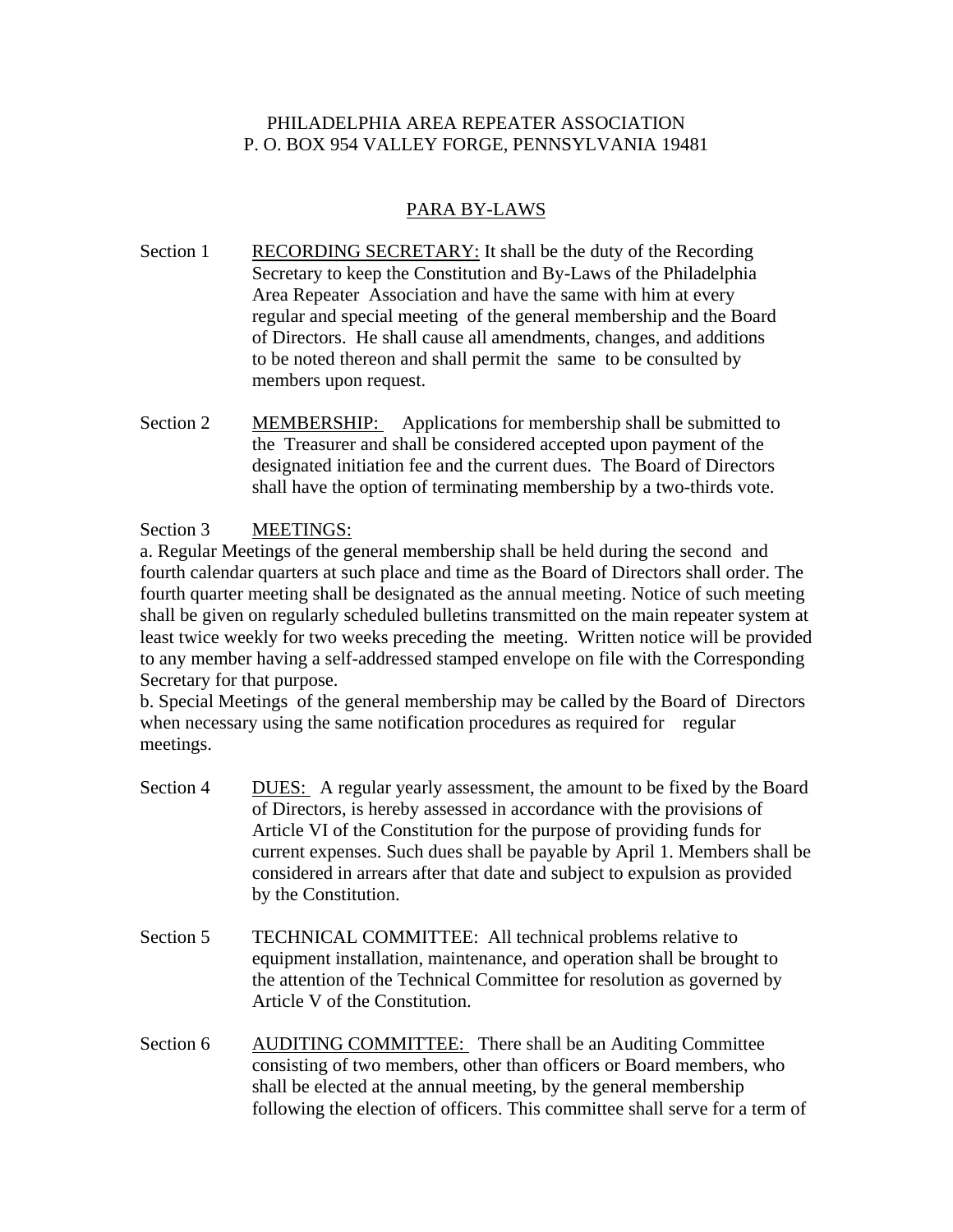one calendar year. Vacancies occurring during the term shall be filled at the next Board of Directors meeting by appointment of the Board from the general membership, officers and directors excluded.

Section 7 SPECIAL COMMITTEES FOR SPECIAL WORK: Special committees shall be appointed by the President to accomplish special work when the need arises.

Constitution and By-Laws as approved by General Membership at meeting of December 1972. Approved by Board of Directors November 18, 1973 Amendments, Article IX Sections 3 and 4, approved by the General Membership at the December 1977 meeting and approved by the Board of Directors at their January 1978 meeting. Attest: Constitution and By-Laws Committee K3ZPH, WB2BHK, K2QIJ Chairman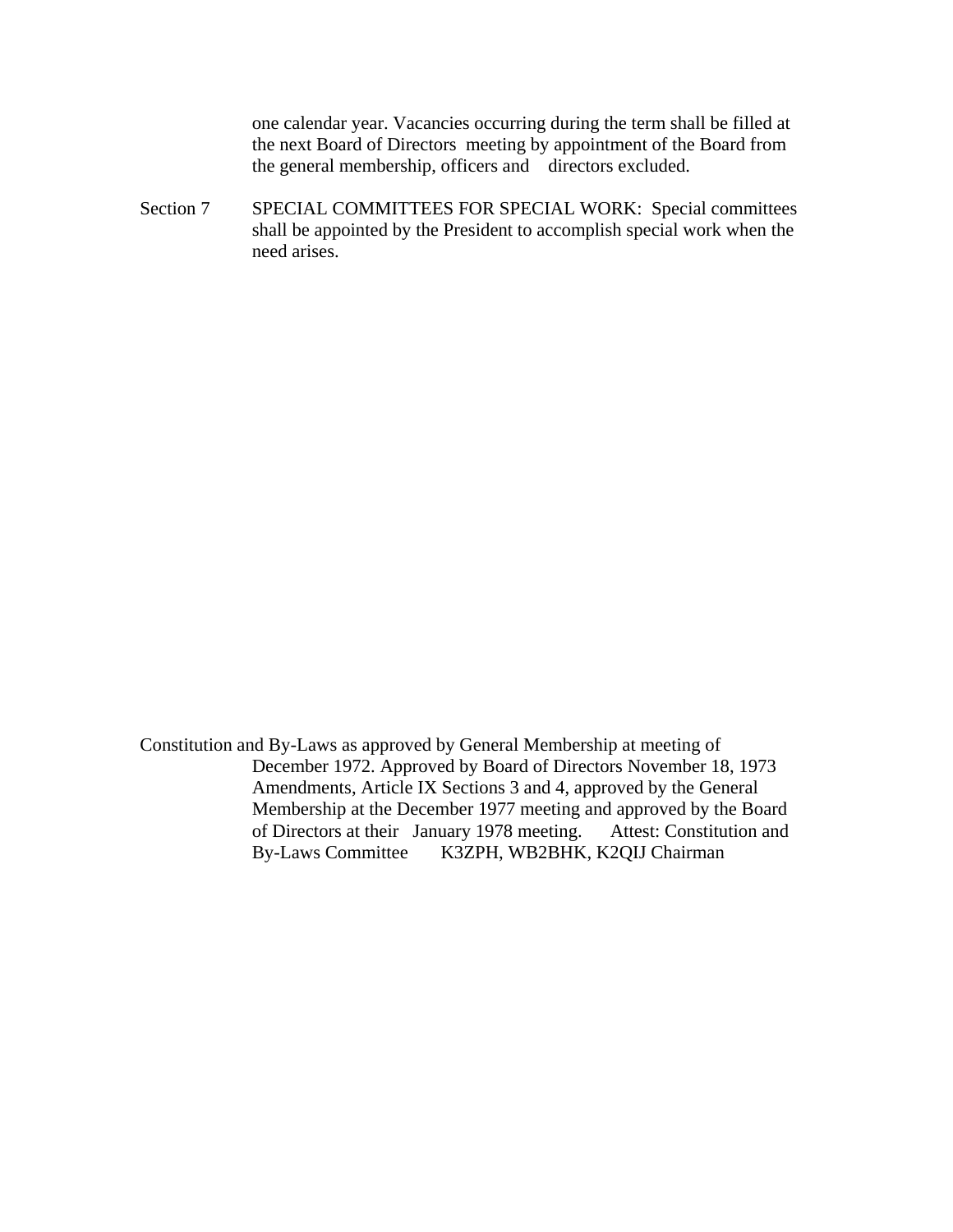Philadelphia Area Repeater Association P. O. Box 954 Valley Forge, Pennsylvania 19481

## PARA OFFICERS OPERATING POLICIES

## I. PARA MEMBERSHIP REQUIREMENTS

A. Individual Membership

- 1. Eligibility
	- a. Any and all licensed radio amateurs who are interested in repeater and remote station operation.
- B. Family Membership
	- 1. Eligibility

a. Spouses, who are licensed radio amateurs, of individual members in good standing.

b. Unmarried children, of individual members in good standing, under 19 years of age and who are licensed radio amateurs. (If these children are full time students then they may be under 22 years of age to qualify for family membership.)

## 2. Dues Arrangement

a. The initiation fee shall be waived in the case of family membership.

b. Dues fee for the first family membership shall be two-thirds the normal individual membership fee.

c. Each additional family membership, after the first family membership, shall be one-third the normal individual membership fee.

- 3. Voting
	- a. Each family involved in a family membership shall have one vote per family.
- 4. Eligibility to hold office
	- a. Only one member of a family involved in a family membership may hold office; or be a Director at the same time.

C. Honorary Membership

1. Term of membership shall be life unless revoked by the Board of **Directors** 

- 2. Eligibility
	- a. Any person regardless of whether he or she holds an amateur operators license may be granted Honorary Membership by the Board of Directors.
- 3. Restrictions
	- a. Honorary Members shall not be eligible to vote or to hold office.
- D. Club Membership
	- 1. Waiver of Initiation Fee
		- a. If ten (10) or more members of an established amateur radio club join PARA at the same time, the initiation fee may be waived.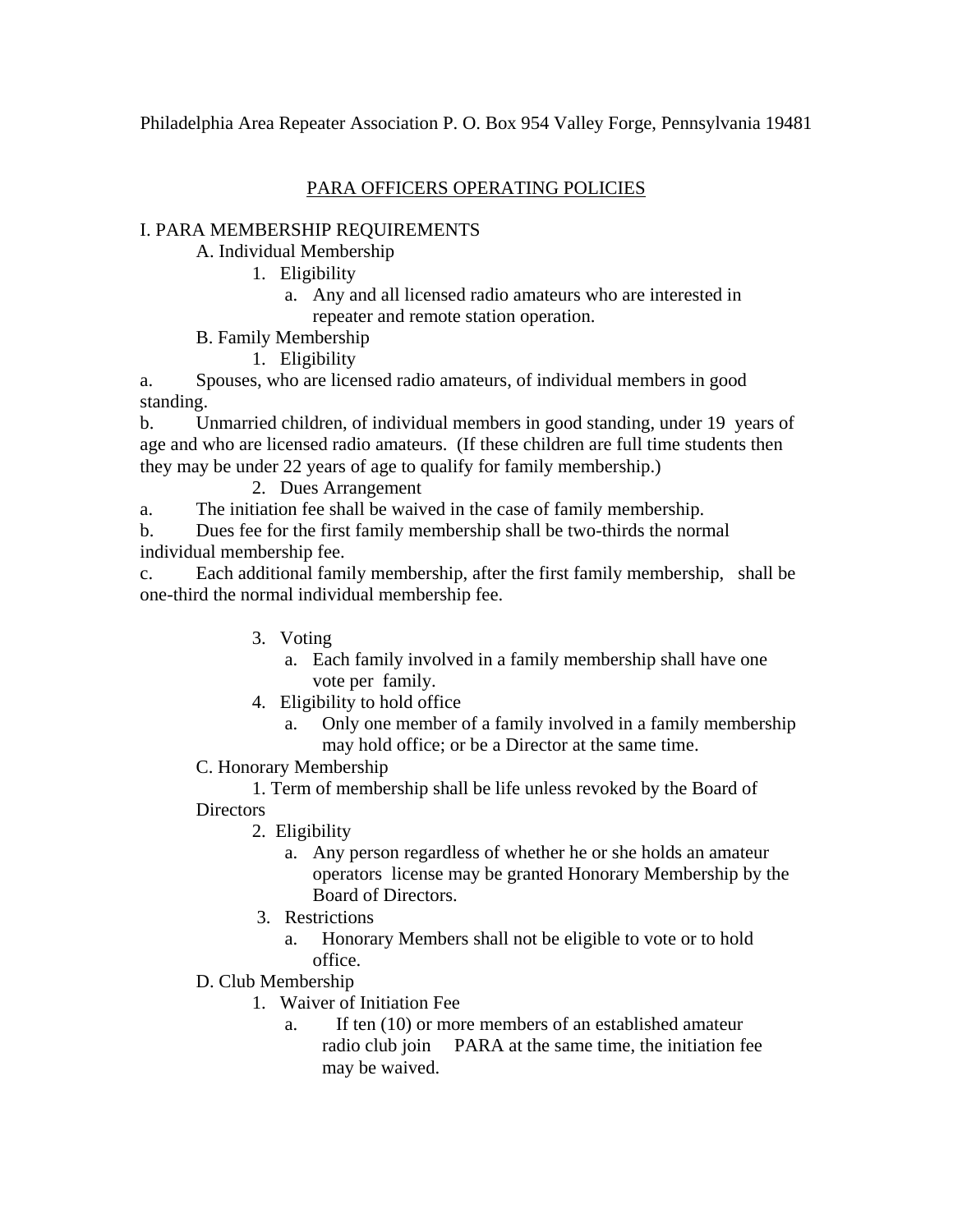### PARA OFFICERS OPERATING POLICIES (continued)

- 2. Agreements
	- a. Agreements may be made with established amateur radio clubs concerning any item that is mutually acceptable to the PARA Board of Directors and the members of the particular club.

E. Five Year Membership

- 1. Any individual or family who pays five years worth of dues, at one time, shall be eligible for a 15% discount.
- F. Life Membership

1. 1. Any individual licensed radio amateur who pays Two Hundred Fifty Dollars  $(\$250.00)$  \* \*\* within a twelve month period shall be considered a Life Member of the Association.

2. 2. Any individual licensed radio amateur, 65 years of age or older, who pays One Hundred Dollars (\$100.00) within a twelve month period shall be considered a Life Member of the Association.

3. 3. Life membership fees may be paid in four equal quarterly payments. If the fees are paid this way the individual will be considered a Conditional Life Member upon the first payment. They shall then be considered a Full Life Member upon payment of the last installment payment.

G. Associate Life Membership

1. 1. Any duly licensed radio amateur spouse of a Life Member may become an Associate Life Member by paying One Hundred Dollars (\$100.00) within a twelve month period.

2. 2. Any duly licensed radio amateur spouse of a Life Member who is 65 years of age or older, may automatically become an Associate Life Member upon written application to the Board of Directors. In this case, there will be no dues assessment for the Associate Life Membership.

H. Associate Individual Membership

- 1. Eligibility
	- a. This class of membership is open to any individual who whishes financially support PARA even though they do not hold an amateur radio license.
- 2. Dues Arrangement
	- b. Dues shall be \$20.00 a year with no initiation fee. When this individual becomes a licensed radio amateur they shall automatically become a full individual member with their initiation fee waived by the Board of Directors.
- 3. Voting
	- a. This class of membership shall not be eligible to vote in the affairs of the Association.
- 4. Eligibility To Hold Office
	- a. This class of membership shall not be eligible to hold elected office in the Association.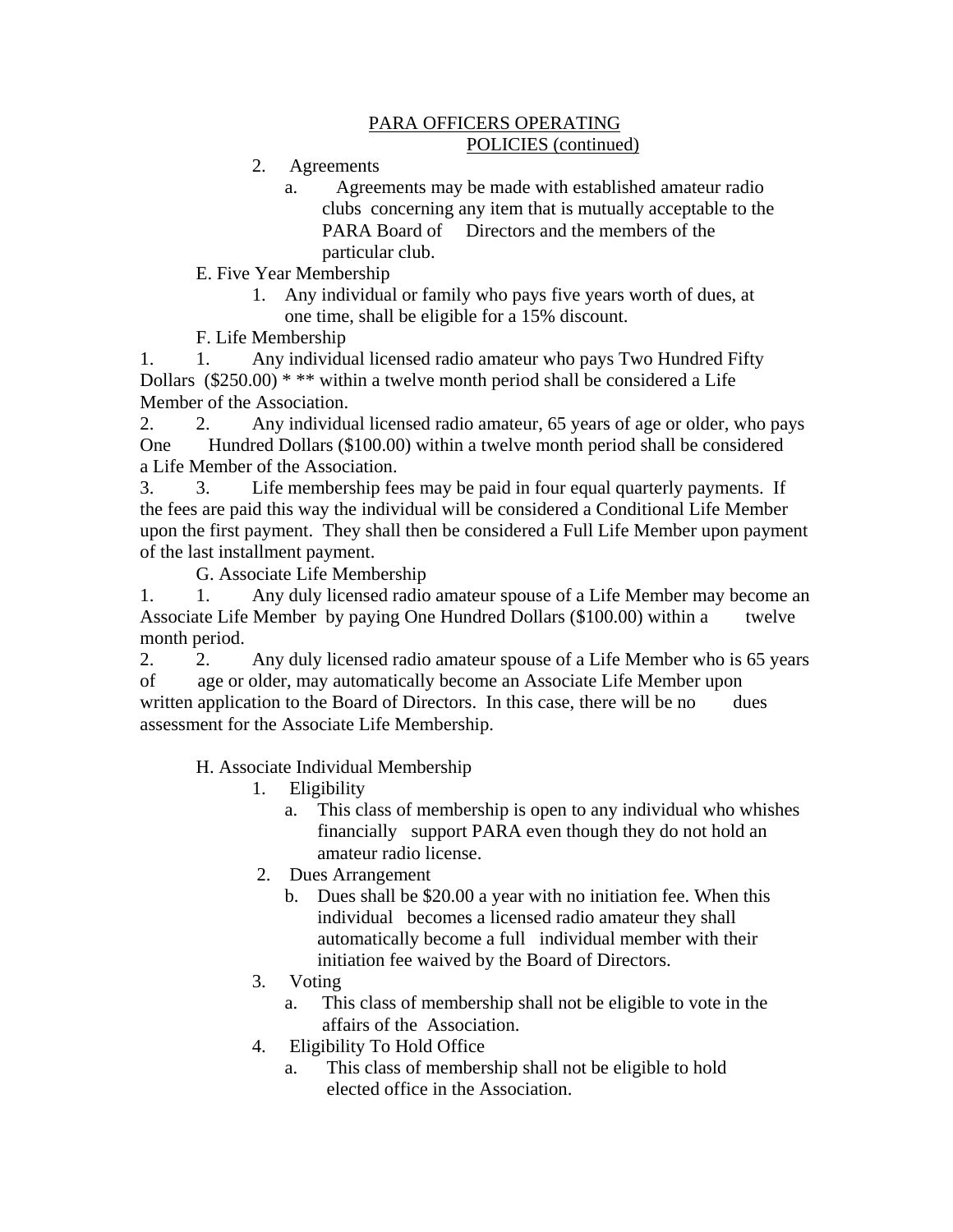- \* Changed to \$240.00 in January 1984 by the Board of Directors.
- \*\* Changed to \$400.00 effective January 1988 by the Board of Directors. PARA OFFICERS OPERATING POLICIES (continued)

### PARA MEMBERSHIP DUES

- A. Yearly renewal dues for previous PARA members in good standing shall be due on their "Membership Anniversary" date and shall be Twenty Dollars (\$20.00) per year.
- B. Previous years members who do not pay their dues by their "Membership" Anniversary" date shall be in arrears and shall not be considered members in good standing until such dues are paid.

If these dues are paid late, up to one year after their "Membership Anniversary" date, they will be applied retroactively to such date and will be valid until the following "Membership Anniversary" date.

If, after the expiration date but not more than one year, a previous member elects to pay one year dues plus the initiation fee they will be considered a new member and will have one year membership in good standing from the date of such payment.

If these dues are paid late, more than one year after their "Membership Anniversary" date, the person must pay the initiation fee plus the yearly dues. In this case they will be considered new members and will have one year membership in good standing from the date of such payment.

- C. New members must pay a Five Dollar (\$5.00) initiation fee plus yearly dues of Twenty Dollars (\$20.00) to become members in good standing.
- D. Renewals are due and payable on each individual members "Membership Anniversary" date which is one year from when the individual paid his initial dues and became a member in good standing.
- E. Only members who are members in good standing are eligible to hold elected office, appointed office or to vote in the affairs of the Association.
- F. Dues may be waived or exempted in special cases as determined by the Board of Directors.
- G. The Treasurer shall invoice the members approximately one (1) month prior to the expiration of their membership.

NOTE: Section II, Subsections A, B, D, and G were approved and adopted by the Board of Directors on November 15, 1983

- III. BOARD OF DIRECTORS MEETINGS
	- A. Attendees
- 1. 1. Members of the Board of Directors.
- 2. 2. Elected Officers.
- 3. 3. Chairman of the Technical Committee.
- 4. 4. Individual Repeater Site Chairmen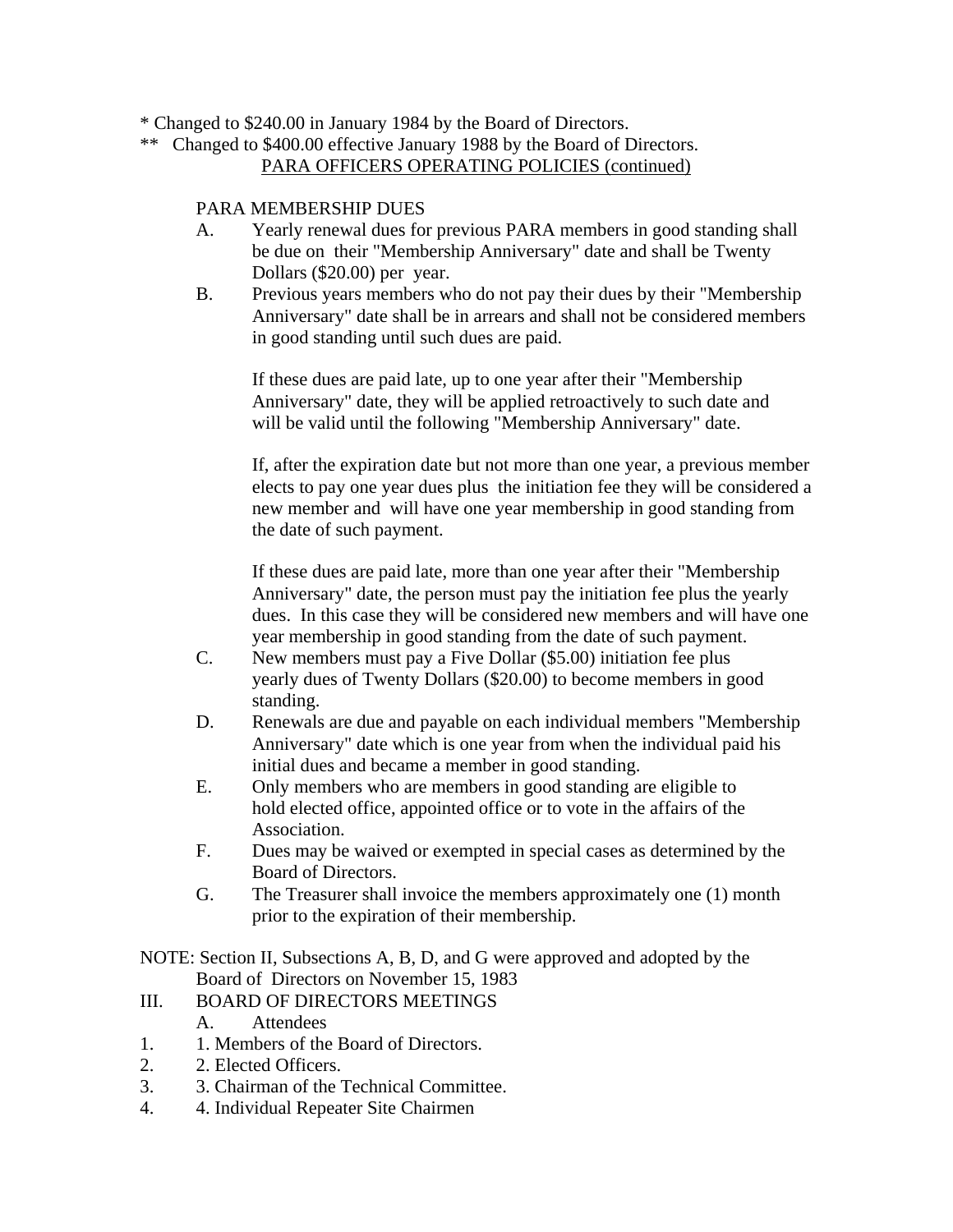## 5. 5. Invited Guests.

B. Voting

1. 1. Members of the Board of Directors are eligible to vote at Board Meetings. 2. 2. In case of a tie vote, the President of the Association shall be eligible to cast the deciding vote.

- C. A Board member shall not miss more than two (2) consecutive meetings without good reason. If this occurs, possible replacement of the Board member may be the decision of the Board members present.
- IV. UNEXPIRED TERMS FOR OFFICERS AND DIRECTORS

A. Members elected or appointed to fill the unexpired term of an Officer or Director shall serve out the specific unexpired term involved. They shall not be elected or appointed to a term of office that would exceed the original Officer or Directors term. .V. OBSOLETE EQUIPMENT

- A. The Chairman of the Technical Committee shall be authorized to dispose of obsolete equipment provided a list of equipment is given to the Board of Directors.
- VI. FINANCES AND BUDGET
	- A. The checking account for PARA shall be a two signature account. The Treasurer and either the President, the Corresponding Secretary, or the Chairman of the Technical Committee shall be authorized to sign checks.
	- B. The Treasurer shall prepare a line item budget each year for approval by the Board of Directors at the first Board of Directors meeting of the calendar year.
- VII. DIRECTORS
	- A. Each Board member holds only one vote, with the exception of President, who may only vote in the event of a tie.
	- B. In any election before the Board of Directors, where a Director feels he has a potential conflict of interest, he shall disqualify himself from participating in the action.

## VIII. USE OF LIFE MEMBERSHIP AND FIVE YEAR MEMBERSHIP FEES

A. The funds derived from Life or Five Year Memberships must be deposited in an interest bearing account and the interest is to be used for the operating budget expenses.

## IX. DISTRIBUTION OF PARA "MEMBERS ONLY" INFORMATION

- A. The normal channels for distributing PARA information which is meant for "Members Only" shall be:
- 1. 1. PARA-GRAPHS

2. 2. Information sheets or operating booklets, provided by the Board of Directors, which are sent to new members or current members by the Treasurer or the Corresponding Secretary.

3. 3. Land-line Bulletin Boards, with written approval by the Board of Directors, which have a means to restrict the information to retrieval by "PARA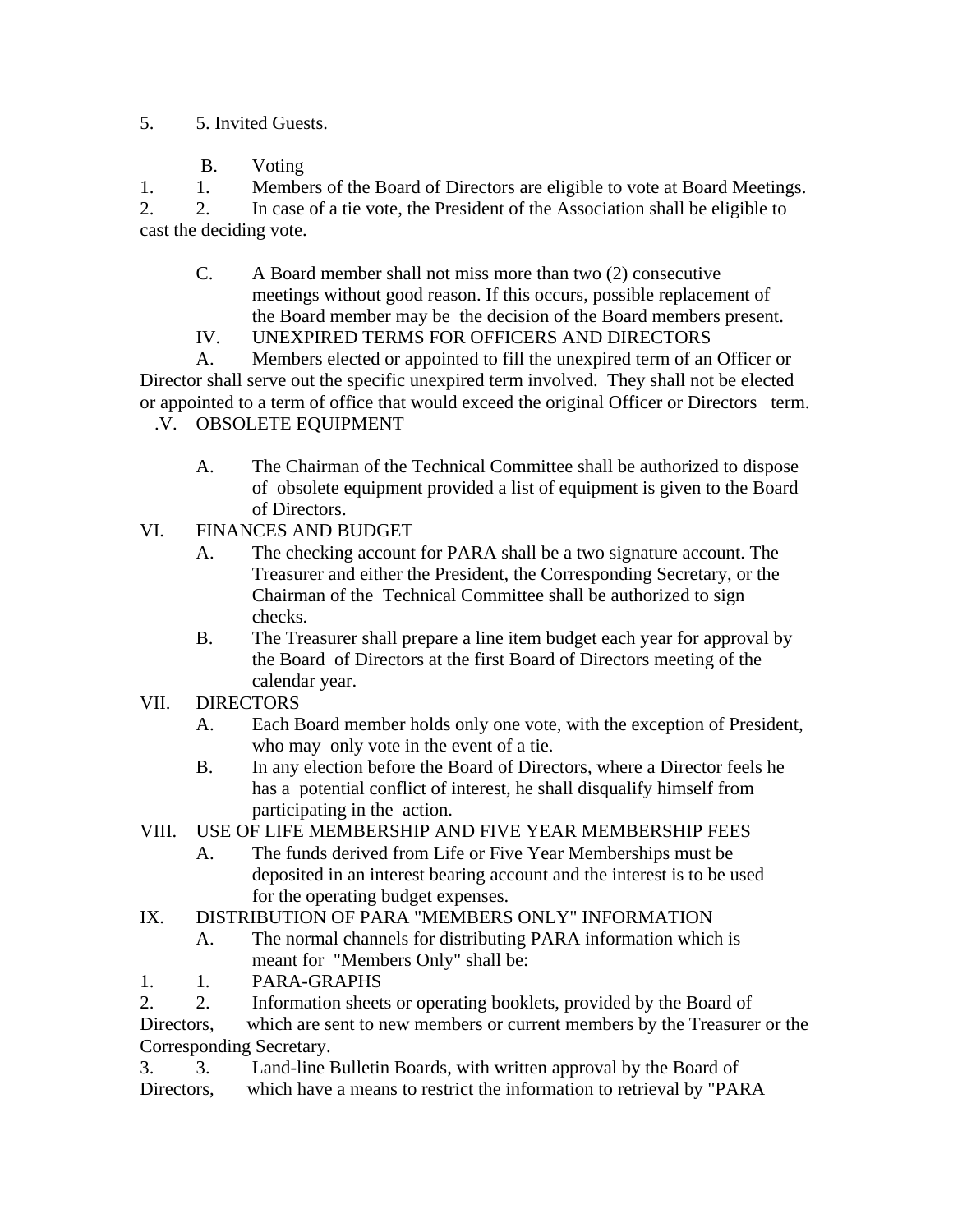Members Only".

- B. The only PARA information which shall be considered available for nonmembers distribution shall be:
- 1. 1. Membership Applications
	- .2. Lists of PARA repeaters, which may include:
	- .a. Locations
	- .b. Frequencies
	- .c. Trustee's call signs
	- .d. Auto-patch availability
	- .e. Times, days & frequencies of PARA Bulletins.
- 1. 3. Names, call signs and positions of PARA Directors and Officers.
- 2. 4. Dates, times, and locations of PARA General Membership Meetings.
	- C. All other PARA information shall be considered for "Members Only" and shall not be given or made available to any non-member.
	- D. Distribution of PARA "Members Only" information to non-PARA members, by PARA members, shall be considered a violation of membership privileges and may be cause for termination of membership, by the Board of Directors, under Section 2 of the By-Laws.
- X. PARA "MEMBERSHIP LIST"
	- A. The PARA "Membership List" shall be for "Members Only".
	- B. The PARA "Membership List" shall consist of:
- 1. 1. First and Last Name.
- 2. 2. Call Signs
	- C. This "Membership List" will appear in PARA-GRAPHS at least once a year.
	- D. Copies of this list will be available to the General Membership upon written request to the Corresponding Secretary and inclusion of a stamped, self -addressed envelope with that request.
	- E. Under no circumstance will general members' addresses and/or phone numbers be given to the General Membership.

This "Board of Directors Operating Policies" was discussed and voted upon at the PARA Board of Directors meeting on February 15, 1983, which was held at Kimberton Rollerama.

Section II, Paragraphs A, B, D, and G were approved at the November 1893 Board of Directors meeting.

Section I, Paragraph F, Sub-paragraph 1 was changed from \$250 to \$240 at the January 1984 Board of Directors meeting.

Section I, Paragraph H and its associated sub-paragraphs were changed and approved at the August 1986 Board of Directors meeting.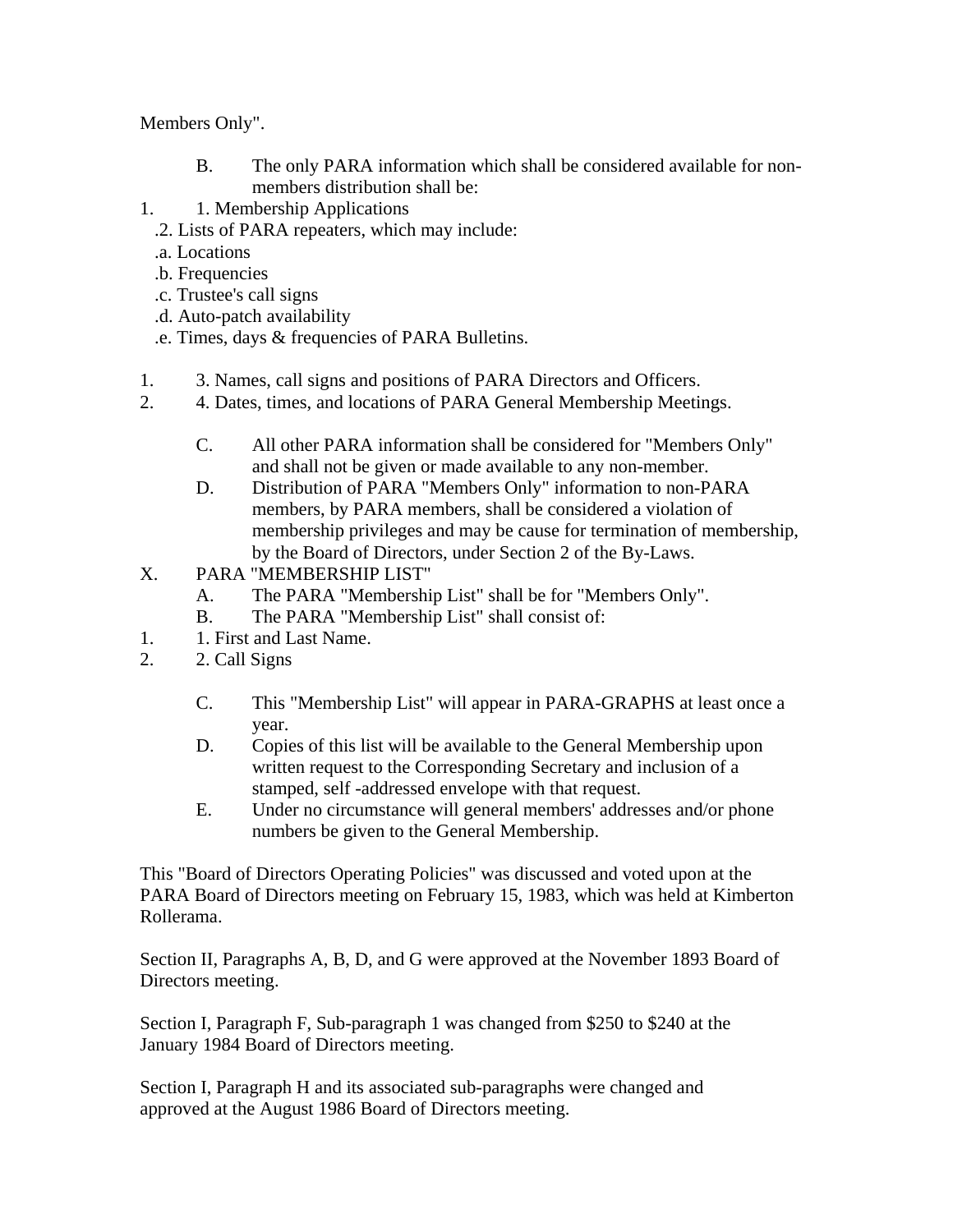Section VII, Paragraph A was changed and approved at a Board of Directors meeting prior to the November 1986 General Meeting, and confirmed by the general membership at the November 1986 General Meeting, It became effective with the January 1987 Board of Directors meeting.

Section III, Paragraph C was added and approved at a Board of Directors meeting prior to the November 1986 General Meeting, and confirmed by the general membership at the November 1986 General Meeting. It became effective with the January 1987 Board of Directors meeting.

Section I, Paragraph F, Sub-paragraphs A and C were recommended by the May 1987 General Membership meeting and later approved by the Board of Directors with an effective date of January 1988.

Sections IX and X and their associated paragraphs and sub-paragraphs were added and approved at the March 1988 Board of Directors meeting.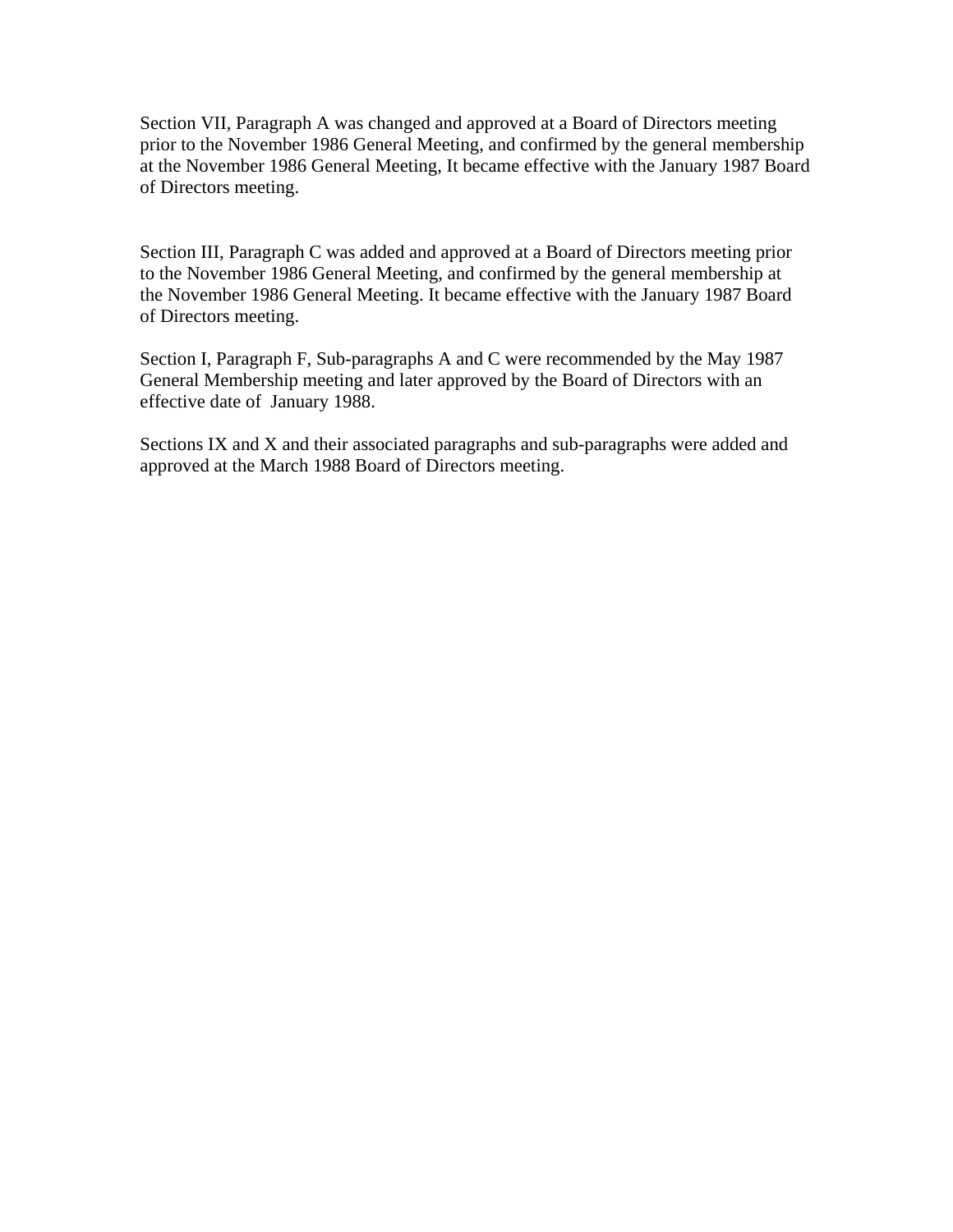## Philadelphia Area Repeater Association P. O. Box 954 Valley Forge, Pennsylvania 19481

## REPEATER OPERATING PROCEDURES

- A. Intrinsic with the repeater is its value when used in emergency (s) and for public service. A normal transmission should be as short as possible (60 seconds or less) expressing a single thought. Pause several seconds between transmissions to permit break-in stations to access the repeater. These two basic procedures will naturally allow for emergency or priority traffic to be recognized.
- B. Base stations should be cognizant of the possibility of accessing more than one repeater at a time. Use of a repeater from a base station should be kept to a minimum. Direct operation on a simplex frequency should be conducted whenever possible. Two base stations should seldom have to use a repeater. Mobile and/or hand held units should also attempt to communicate directly whenever possible. By communicating directly on a simplex frequency the repeater is made available for stations not able to communicate directly, emergency conditions or for auto-patch calls.
- C. Repeated transmitter keying, unidentified transmissions, transmitting music or strange noises, etc., constitutes illegal operation and puts the station license in jeopardy. Infractions will cause the repeater to be shut down until such operations cease.
- D. Watch your language and subject matter. The repeater covers a lot of ground and a lot of people listen to it. Try to use language you would use with someone whom you wished to impress. Restrict discussions and opinions that might be disturbing to others to simplex operations or better yet land-line or eye-ball contacts.
- E. Certain conditions, such as heavy traffic, bad weather, or an emergency of any kind could lead to someone needing the repeater for emergency traffic. Be particularly careful to keep transmissions short (less than 60 seconds) and open periods between transmissions longer than usual during these periods.

F. Common practices require while operating through a repeater:

1. 1. Identify your station when coming on and leaving a repeater and at intervals as prescribed by the FCC.

2. 2. When accessing a repeater state your intentions; ie: Monitoring, Requesting road directions, Emergency, etc.

3. 3. If you are testing, say so and try to keep your tests as short as possible.

4. 4. Do not feel you have to continue your QSO until one of you arrives at your destination.

> If you have exchanged your information and find words hard to come by, then it is time to QUIT. REPEATER OPERATING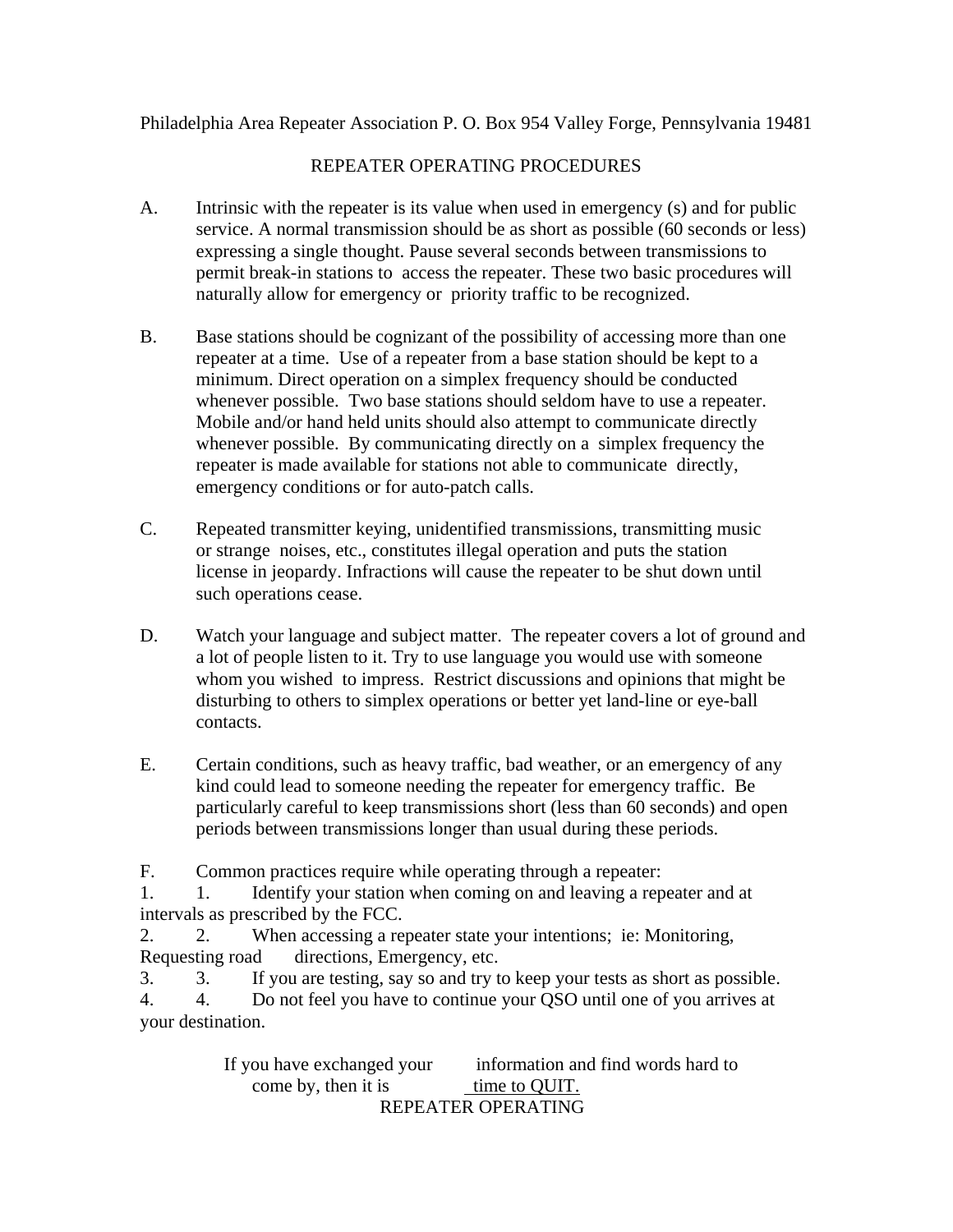## PROCEDURES (continued)

- G. All repeater organization members are encouraged to welcome and willingly provide assistance to transient amateur operators. Transient is defined here as a person who does not live within the normal area of coverage of a repeater and one who does not travel daily in the normal coverage area.
- H. The organization has established several repeaters and invested large sums of money in equipment, up keep, electricity, telephone, etc., let alone the time spent to keep them running. Therefore a "share the costs" plan has been adopted by the organization to support the repeaters. If you are a non-member, common courtesy is expected. Do not engage in long-winded QSO's even when no one else desires to use the repeater. You are using the equipment, it costs money to keep it running and you are not contributing to its support.
- I. English is the sole language for use on the PARA repeaters. The control operators must be in control of the repeaters. The use of a foreign language takes control away from these operators. Though multi-lingual individuals are welcomed and rather than turning off the repeaters, PARA requests that only English be used on its repeaters.

 (added 3/22/88)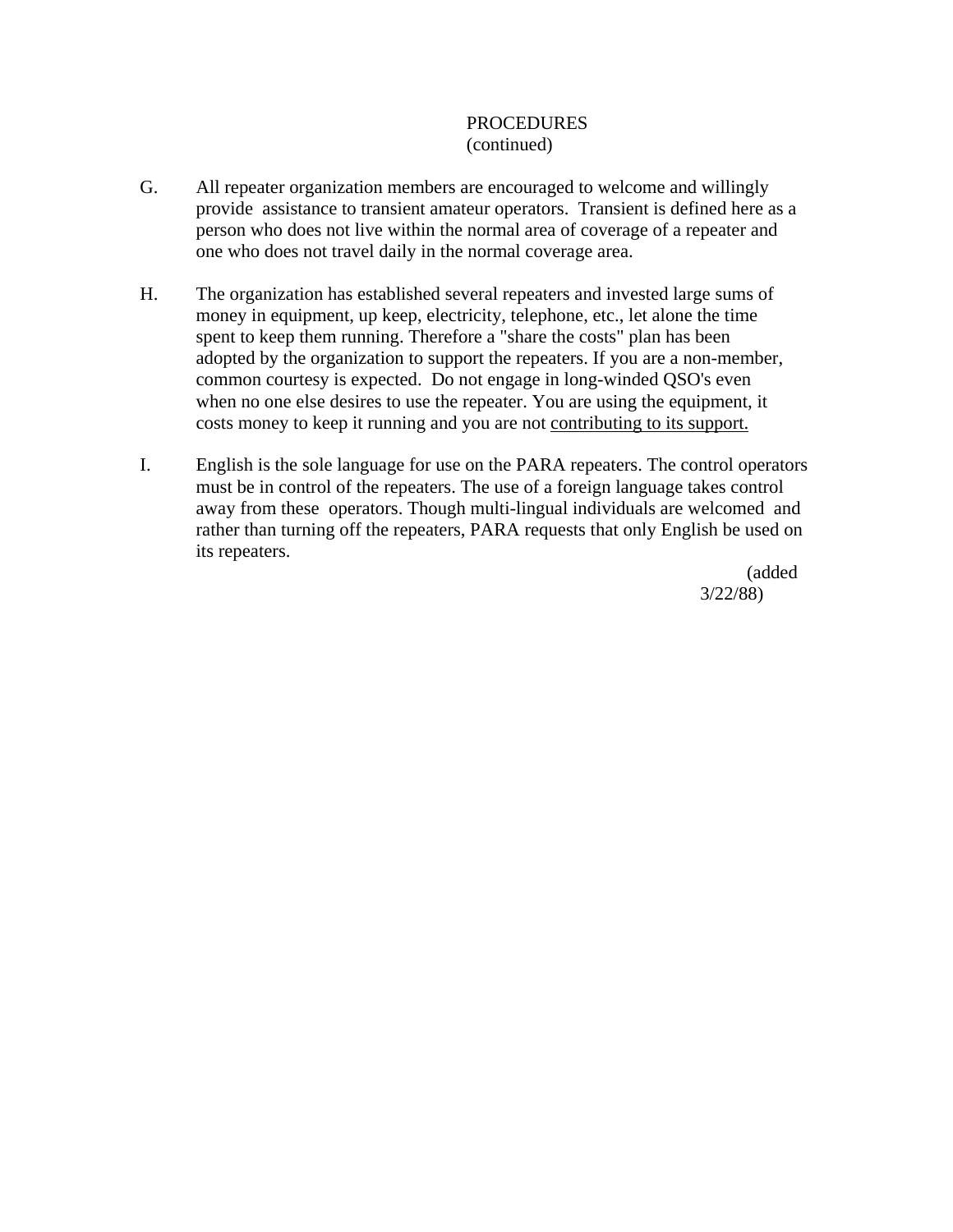### April 19, 1988 To: PARA Board of Directors

### Subject: Revision 01 to the

 Constitution and By-Laws The enclosed documents represent Revision 01 to the PARA Constitution and By-Laws package issued at the March 22, 1988, Board of Directors meeting. During this meeting several changes were approved as indicated below. Also, some of the copies of our corporation "paper work" had page 19 missing. Please remove and replace (or add new pages) as listed below.

| Remove | Insert | Summary of changes                                                                                                                      |
|--------|--------|-----------------------------------------------------------------------------------------------------------------------------------------|
| Page # | Page # |                                                                                                                                         |
|        |        |                                                                                                                                         |
| 1      | 1      | Added "Revision Letters" to table of contents                                                                                           |
|        | 19     | Page 19 missing from original issue.                                                                                                    |
|        | 23A    | Added section IX and X to "PARA Officers Operating                                                                                      |
|        |        | Policies" as approved at the 3-22-88 Board of Directors<br>meeting.                                                                     |
| 24     | 24     | Documented addition of Sections IX and X.                                                                                               |
| 26     | 26     | Added Section I (EnglishSole language) to "Repeater"<br>Operating Procedures" as approved at the 3/22/88 Board<br>of Directors meeting. |
| 27     | 27     | Corrected spelling of City for NM3A and deleted work<br>phone # for WB3HX.                                                              |
|        | 29     | Add this page to reference all the above changes.                                                                                       |

As always, if you have any questions or comments please call me. Sincerely,

### *Dick K3ITH*

Richard E. Stewart, K3ITH President Philadelphia Area Repeater Association P. O. Box 954 Valley Forge, Pennsylvania 19481

May 17, 1988 To: PARA Board of Directors

Subject: Revision 02 to the

 Constitution and By-Laws The enclosed documents represent Revision 02 to the PARA Constitution and By-Laws package issued at the March 22, 1988, Board of Directors meeting.

During the April 9, 1988 Board of Directors meeting Bruce WD4DSV, Treasurer,